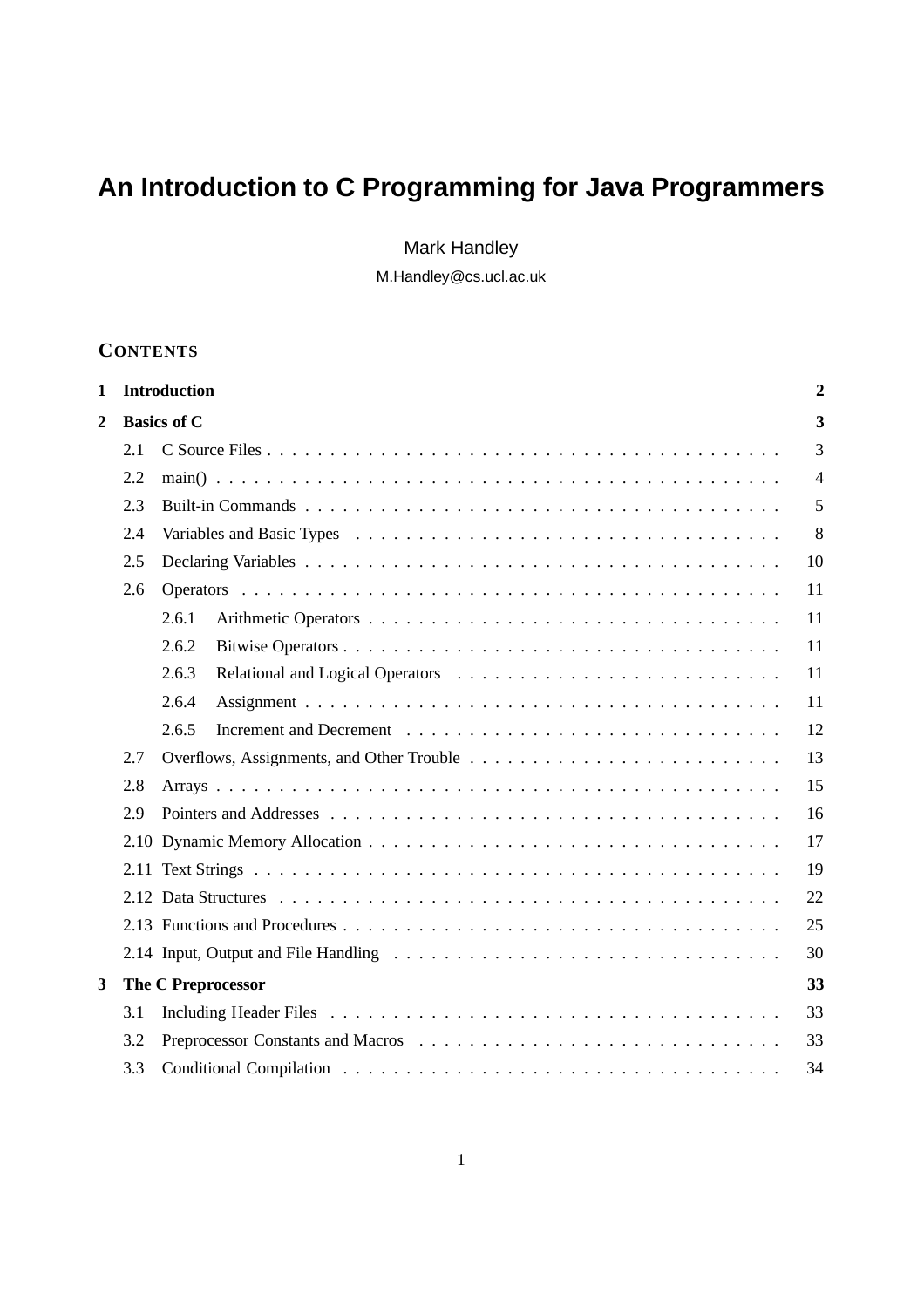# **1 INTRODUCTION**

This short tutorial is an introduction to programming in C. It is intended for students who already have some programming experience in Java, so know the basics of how to program and are familiar with the basic Java syntax which is shared with C. This is not a reference manual, nor a complete guide to the C language.

To learn more about C than is covered here, I recommend "The C Programming Language" by Kernighan and Ritchie (http://cm.bell-labs.com/cm/cs/cbook/).

In this tutorial I discuss many common mistakes made by C programmers, with particular emphasis on the sort of issues of which a Java programmer might be unaware. The intent is not to scare the reader away from C, but to highlight specific differences with Java, and avoid making the most common errors.

C is a fairly low-level language. Features and limitations of the underlying hardware are often exposed in C, whereas in Java they are largely hidden. The result is that good C programs will usually run quickly, with a small memory footprint. For operating system programming, C allows direct access to the hardware, which might simply not be possible in Java.

The downside of C compared to Java is that C does not protect the programmer from his or her own errors. It is not a strongly typed language, so the compiler provides little warning of many errors that would simply fail to compile in Java. This makes debugging harder. Memory management in C is manual, and manipulating pointers to memory is essential in any non-trivial C program. Getting this right is difficult.

But comparing C against Java on a good/bad scale is not productive; each serves a useful role for a certain set of tasks. For example, these days I would not recommend writing simple non-performance-critical network servers in C (although many are), simply because it is too hard to write really secure code. But writing a general-purpose operating system entirely in Java might not even be possible, and would certainly be rather inefficient on today's common processors. A competent programmer should be aware of the advantages and limitations of a range of languages, and use the right tool for the job.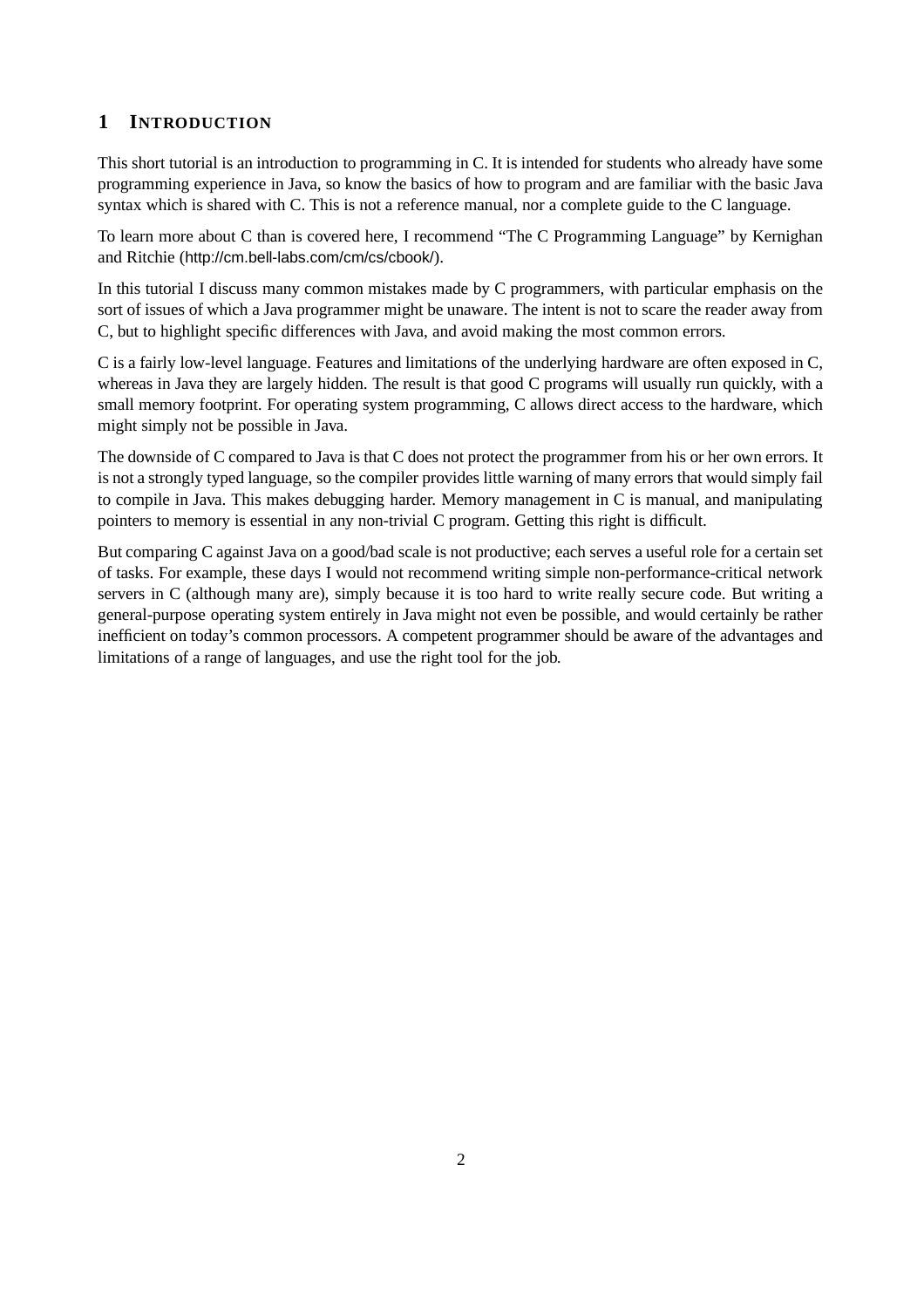# **2 BASICS OF C**

# **2.1 C Source Files**

Sometimes a C program can be included in a single source file, but this is infeasible with non-trivial sized programs. There are three types of file that you need to be concerned with:

- C program files. The convention is that these have a .c extension such as foo.c. C program files contain the actual executable code of your program.
- C header files. The convention is that these have a . h extension such as foo. h. C header files contain interface definitions, preprocessor macros, and so on. When you need to call a function that is defined in one C program file from a function that is defined in another C program file, you will need to create a header file with a *prototype* for the external function, so that the compiler knows how to compile your function.
- library files. There are several different types of library file, depending on how they are linked to your program, but they all contain pre-compiled functions that you can use in your program.

In addition, it is common to automate the process of figuring out which source files need to be compiled together, using the utility make. Thus you'll often see a file called Makefile in a directory containing C source files. The Makefile contains information about which programs should be built, and how to compile and link them.

We'll discuss separate compilation and the use of libraries later.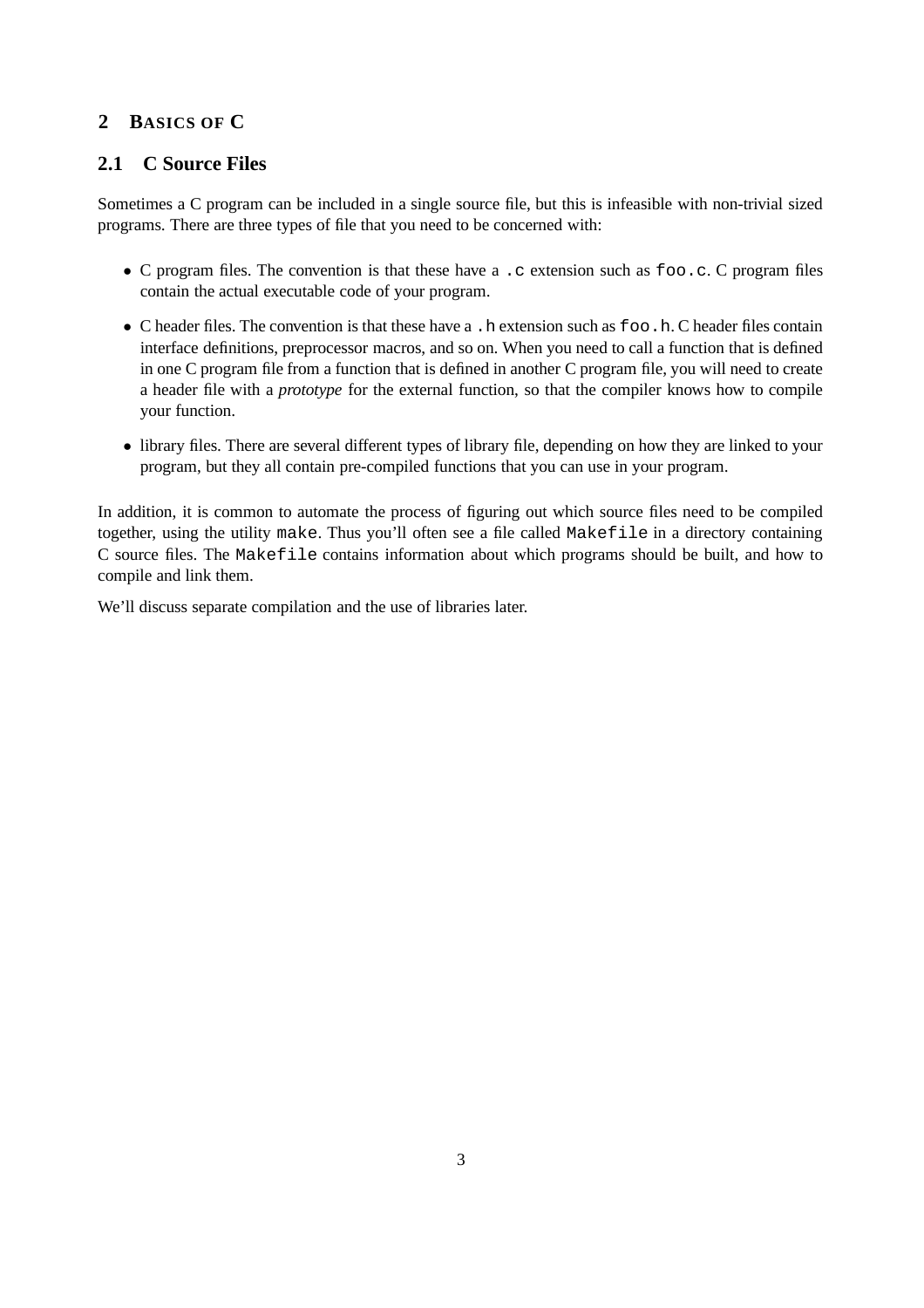#### **2.2 main()**

Every C program must contain a procedure called main(). This is the first procedure in your program to be executed. The simple *hello world* program in C then looks like:

```
#include <stdio.h>
main()
{
    printf("hello world!\n");
}
```
To compile this using gcc on a Unix or MacOS X system, if the source file is called helloworld.c, you'd type (in bold):

vulture.xorp.org: **gcc -o helloworld helloworld.c** vulture.xorp.org:

The program gcc is the GNU C compiler, which is the most common C compiler found on most Unix and Linux systems. On some systems the C compiler might be called cc.

The "-o helloworld" argument indicates that the compiled program should be called "helloworld". If no filename is given for the compiled program, the default on Unix is usually a. out. The last argument "helloworld.c" tells the compiler which source file or files to compile.

On Unix, see the gcc manual page for details of other command line options to gcc (run man gcc). A full gcc book can be found online at http://www.network-theory.co.uk/gcc/gccintro/.

Then to run your program, you'd type:

```
vulture.xorp.org: ./helloworld
hello world!
vulture.xorp.org:
```
In addition to showing how to compile code, this trivial example illustrates several things:

- The use of the preprocessor macro #include to include the stdio header file. Without this, the compiler wouldn't know how to compile the printf command which is in the standard C library.
- The use of main() as the first procedure to be executed in any C program.
- The use of print to print to the standard output channel (in this case your terminal window). On Unix, see the printf manual page for more details (run man printf)
- The use of  $\n\times$  to indicate a newline in a string.

We'll see examples of separate compilation and linking of multiple program files in Sections 2.13 and 3.2.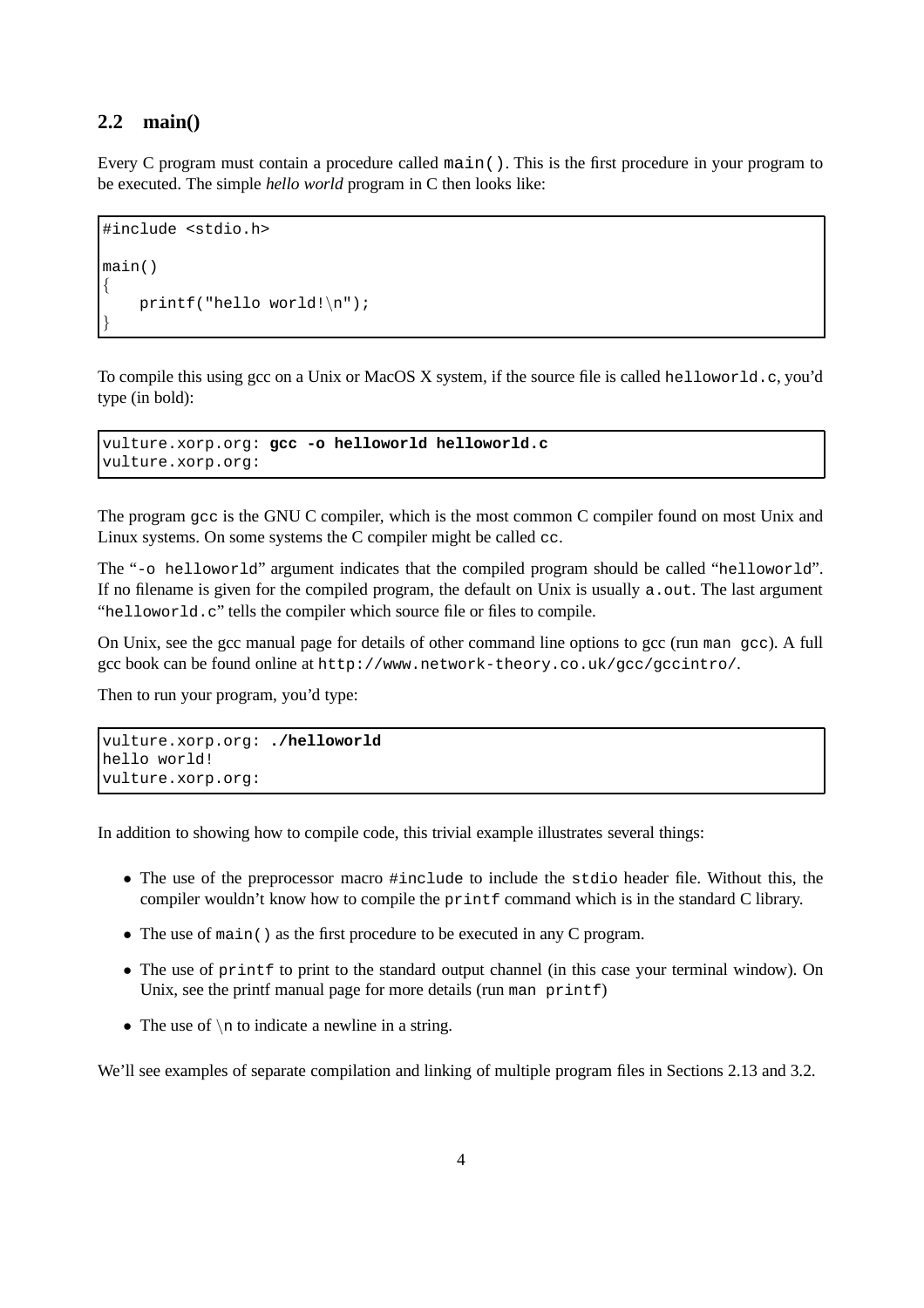# **2.3 Built-in Commands**

C supports the usual commands to control execution flow that you are used to from Java:

*if statements*

```
if ( pi == 3 ) {
    location = "indiana";
}
```
The braces ({ and }) are only needed if more than one statement is conditional. In the example below, the printf statement will be executed irrespective of the value of pi.

```
location = "unknown";
if (pi == 3)
    location = "indiana";
printf("Location = s\n\rightharpoonupn", location);
```
*if/else statements*

```
if (pi == 3) {
    location = "indiana";
} else {
    location = "unknown";
}
```
C also supports a shorthand if/else notation. The single statement below has exactly the same effect as the if/else example above.

location =  $pi = 3$  ? "indiana" : "unknown");

This notation is very useful in some circumstances such as preprocessor macro definitions, but it should be used sparingly as it is not always as readable as a regular if/else construction.

*while statements*

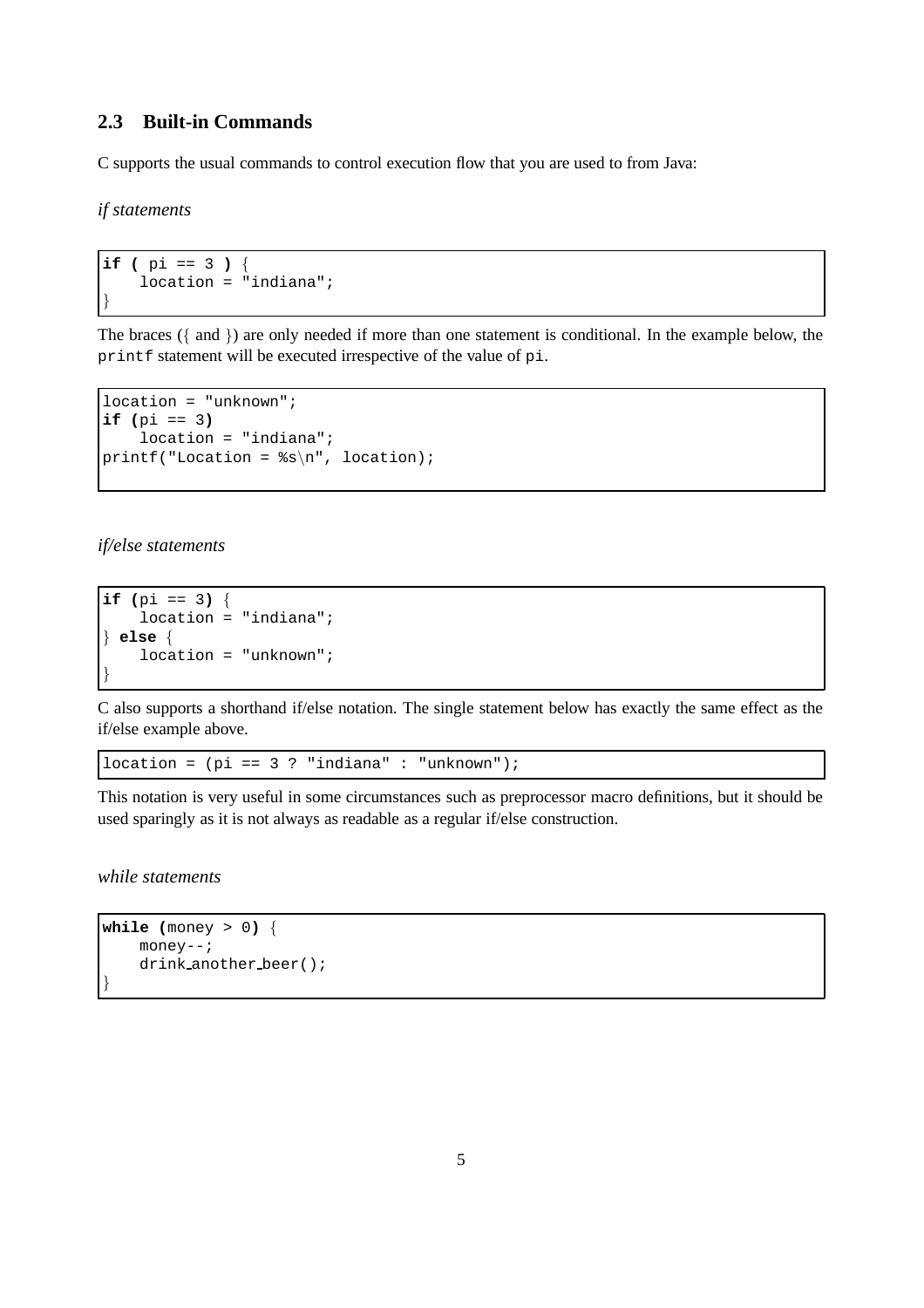*do/while statements*

```
do {
    sleep++;
} while (sleep < 8)
```
A do/while loop is similar to a while loop, except that the contents of the loop are always executed at least once, even if the condition is false. The regular while loop turns out to be more commonly used in practice.

*for loops*

```
int i;
for (i = 1; i \le 10; i++)printf("%d squared is d\n\cdot, i, i*i);
}
```
The for command consists of three control statements and a body that may get executed multiple times. The three control statements in the above example are:

- $\bullet$  i = 1. The first control statement is executed only once before the loop is entered for the first time.
- $\bullet$  i  $\leq$  10. The second control statement is the test for the loop. If is executed before the loop is entered each time, and if the value is true, the body of the loop is executed. If the test is false on the first try, the body of the loop will never be executed.
- i++. The third control statement is executed after each pass through the loop body, before the test is run. The notation  $i++$  increments the value of  $i$  by one.

Thus in the above example, the order of execution is:

- 1.  $i = 1$
- 2. i <= 10. Value is true, so loop body is executed.
- 3. printf().
- 4.  $i++$ . Value of  $i$  is now 2.
- 5. i <= 10. Value is true, so loop body is executed.
- 6. printf().
- 7.  $i++$ . Value of i is now 3.
	- ... ...
- 8. printf().
- 9.  $i++$ . Value of i is now 11.
- 10. i <= 10. Value is false, so execution continues with the next statement after the loop.

Note the use of %d to indicate that an integer argument is to be printed as a decimal value.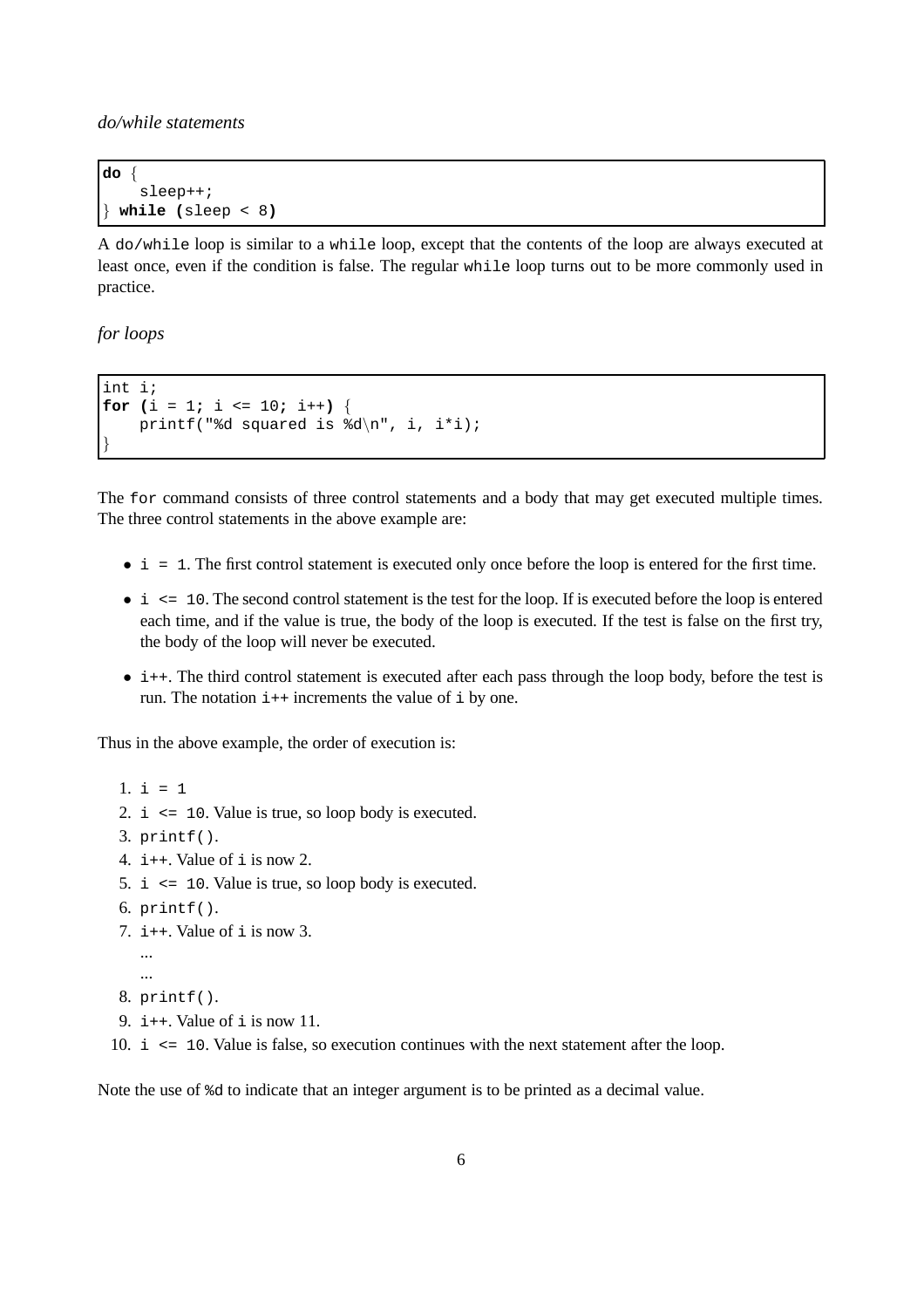*switch statements*

```
char c;
c = getchar()switch (c) {
   case 'c':
       cont = 1;
        break;
   case 'd':
        done = 1;
        break;
   case 'Q':
   case 'q':
        exit();
   default:
        printf("valid inputs and 'q', 'c' and 'd'\n");
}
```
The case keyword is used to indicate each of the possible values that the variable in the switch statement might take.

The default keyword is used to indicate a catchall case that matches everything not matched by a prior case statement.

The break keyword is used to leave the switch statement. If this is omitted, execution drops through to the body of the case statement below. This is shown in the case ' $Q'$  line, where the inputs 'q' and ' $Q'$ ' both cause the program to exit.

*goto statements*

```
char c;
int characters = 0;
int lines = 0;
while (1) {
    c = \text{qetchar}(i)if ( c == EOF ) {
        goto Finished;
    }
    characters++;
    if ( c == '\n\ln' ) {
        lines++;
    }
}
Finished:
printf( "lines: %d, characters: %d\n", lines, characters);
```
This simple and rather inefficient program counts the number of lines and characters in an input file. At the end of the file, it uses a goto statement to jump out of the while loop, continuing execution after the label Finished. In this particular case, a break statement could have been used instead, but if there are many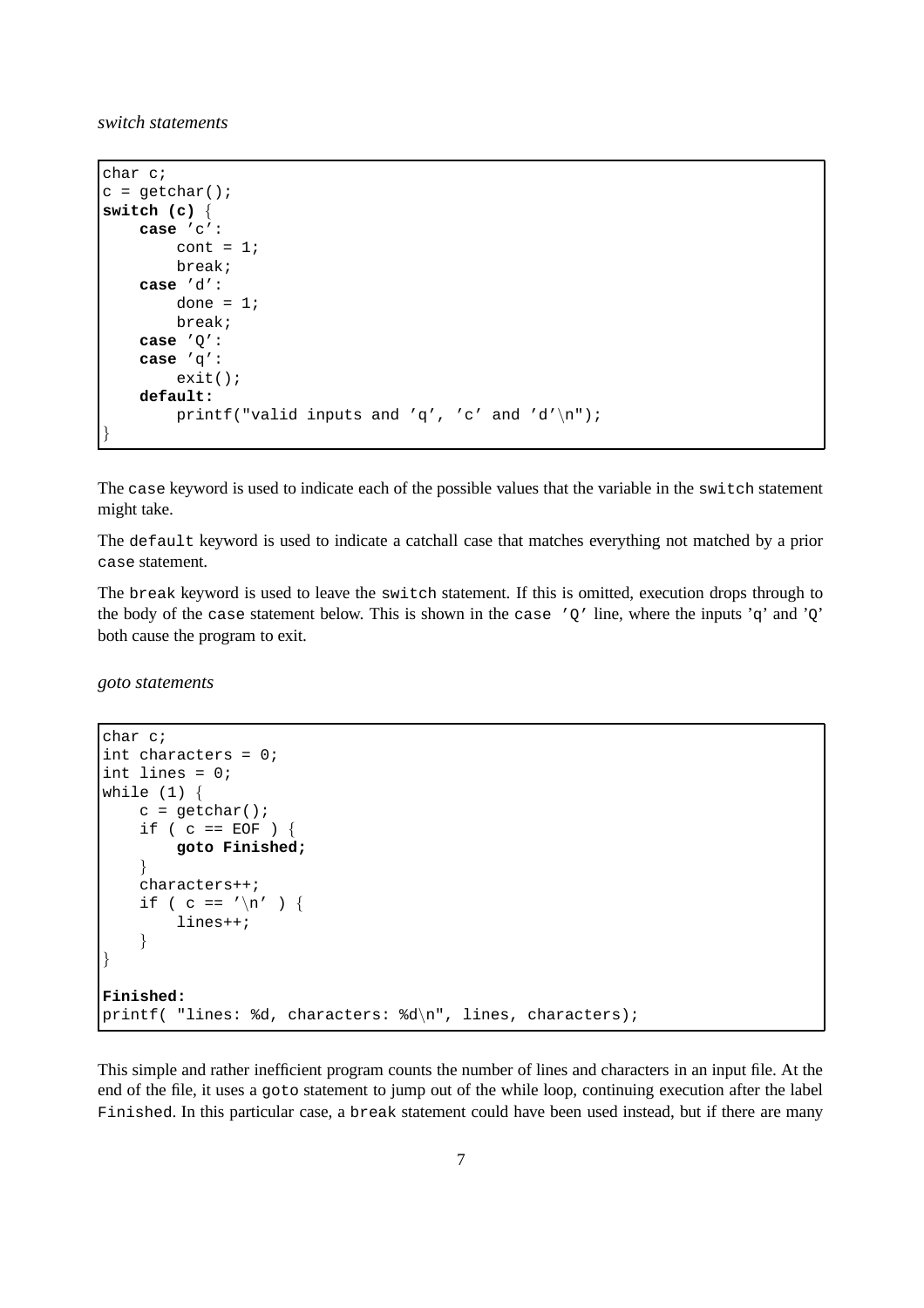nested loops, break cannot trivially be used.

goto should be used sparingly. It's best used for handling exceptions and error cases. Unlike java, C has no built-in exception handling; goto can sometimes be used as an effective alternative. Too much use of goto can make your code unreadable.

### **2.4 Variables and Basic Types**

The basic types available to you in C are:

- characters
- integer numbers
- floating point numbers

Various modifiers are available to change the size of these, and to specify whether they can hold signed or unsigned values. Unlike with Java, the precise amount of storage (and hence range of values available) for a variable depends on the particular system the program is running on.

On an Intel 32 bit x86 machine, the basic variable types are:

- char 8 bit signed integer, also used to store characters for strings. Numeric value range: -128 to 127
- unsigned char 8 bit unsigned integer. Value range: 0 to 255
- short 16 bit signed integer. Value range: -32768 to 32767
- unsigned short 16 bit signed integer. Value range: 0 to 65535
- int 32 bit signed integer. Value range:  $-2,147,483,648$  to  $+2,147,483,647$
- long same as int. On some other systems, int might be 16 bit and long might be 32 bit.
- unsigned int 32 bit unsigned integer. Value range: 0 to 4,294,967,295
- unsigned long same as unsigned int. On some other systems, unsigned int might be 16 bit and unsigned long might be 32 bit.
- long long 64 bit signed integer. Value range:  $-2^{63}$  to  $2^{63} 1$ .
- float 32 bit floating point number.
- double 64 bit floating point number.
- long double 96 bit floating point number.

You might be surprised to learn that a char is an 8-bit signed integer. The reality is that if we look at the actual CPU's Arithmetic and Logic Unit (ALU), there are really only two basic types: floating point numbers and integers. C is not strongly typed, so assigning an integer to a char is perfectly OK, so long as the value fits in the appropriate data range for a char. Thus the following is perfectly legal C: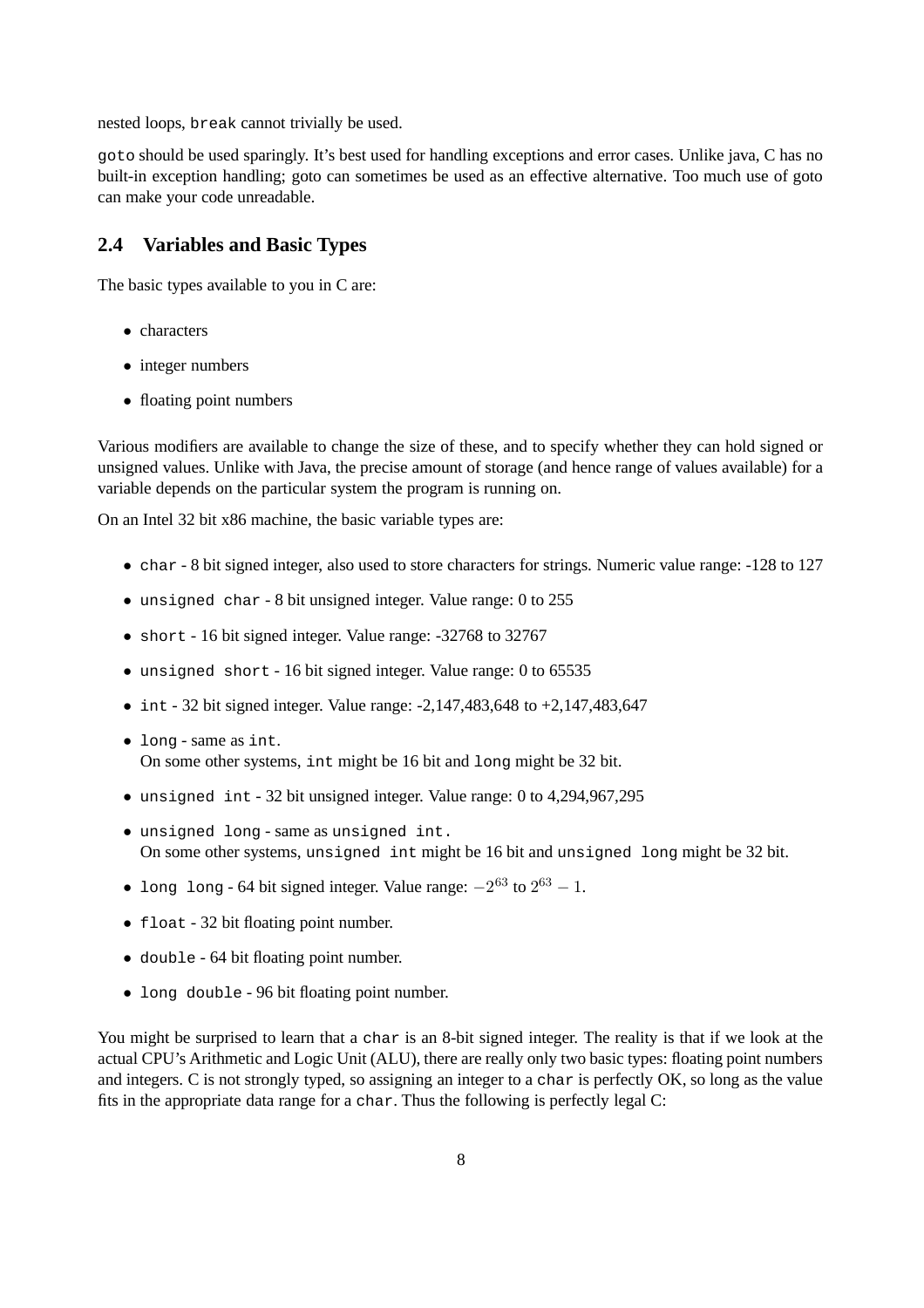```
char c;
int i;
i = 67;c = i;printf("The ASCII character code for '%c' is d\pi, c, c);
```
And the output from this code fragment is:

The ASCII character code for 'C' is 67

Note that the printf statement prints the value of  $\sigma$  twice, once as a character ( $\epsilon \sigma$ ) and once as an integer (%d).

The sizeof() command can be used to find out how many bytes a particular type or variable uses on the local system. This can be useful when trying to write code that is portable between 16-bit, 32-bit and 64-bit systems. For example:

```
short s;
int i;
long l;
long long ll;
float f;
double d;
long double ld;
printf("short: %d, int: %d, long: %d long long: %d\n",
      sizeof(s), sizeof(i), sizeof(1), sizeof(11);
printf("float: %d, double: %d long double: %d\n",
      sizeof(f), sizeof(f), sizeof(ld));
```
On a 32-bit x86 machine, this prints out:

short: 2, int: 4, long: 4 long long: 8 float: 4, double: 4 long double: 12

On a 64-bit Solaris/Ultrasparc machine, this prints out:

```
short: 2, int: 4, long: 4 long long: 8
float: 4, double: 4 long double: 16
```
The only difference here is in the size of a long double. However, on embedded processors or some other 64 bit machines, the some of the other values may vary.

You really get a sense of the low-level nature of C here. Java provides a nice OS-independent set of types. C gives you what the raw hardware provides, and as a result is usually significantly faster. The downside is that it's harder to write portable code.

In general, you want to be careful to use variables that have enough space for the range of values you want to hold, and you want to check untrusted input to be sure it's in the right range before you store it. **Overflows will not be automatically detected by the compiler or at runtime!**

For floating point numbers, you almost always want to use double. The type float usually doesn't have enough precision. Also be careful about exact comparisons with floating point numbers - hardware rounding errors can often result in very slight variations from the value you're comparing against.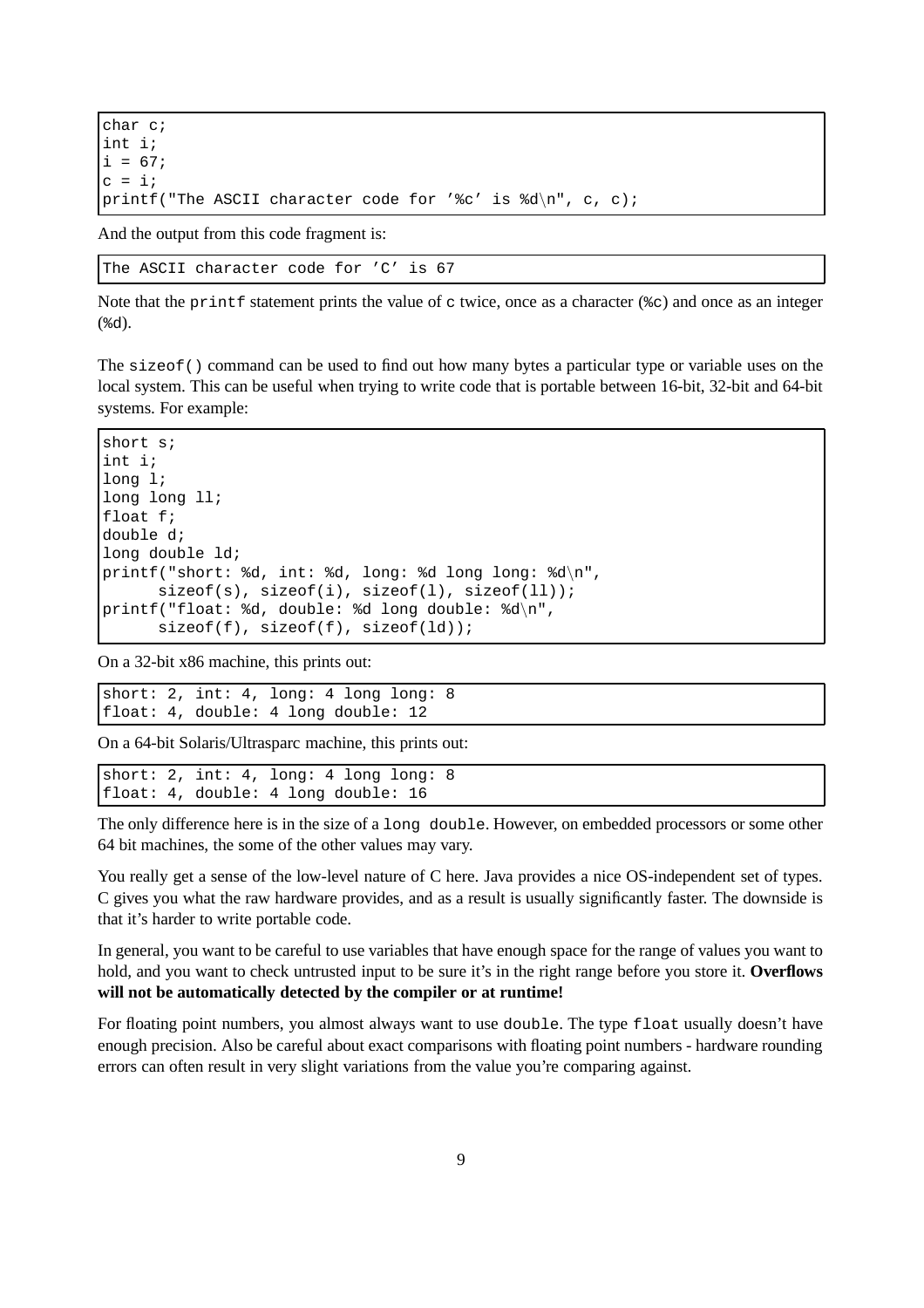#### **2.5 Declaring Variables**

Variables must be declared at the start of a block, and they remain in scope until the end of the block. A block can be a procedure, if statement, while loop, or practically anything enclosed by { and }. For example:

```
#include <stdio.h>
main()
{
    int i = 1, j = 1;while (i == 1) {
        int j, k;
        j = 2iprintf("In here, i is d, j is d \n\cdot j;
        i--;}
   printf("Out here, i is d, j is d \n\cdot j;
}
```
In this example  $\pm$  and  $\pm$  are two integer variables declared at the start of main.

Two more variables  $(j \text{ and } k)$  are then declared inside the while loop.

But  $\dot{\tau}$  was already declared outside the while loop. What happened here is that a new variable is created, overriding (or "shadowing") the first version of  $\frac{1}{2}$  for the duration of the while loop, and then disappearing after termination of the loop.

When you run this program you get:

```
vulture.xorp.org: gcc -o foo foo.c
vulture.xorp.org: ./foo
In here, i is 1, j is 2
Out here, i is 0, j is 1
```
Thus the assignment  $j = 2$  does not change the value of the original j, but instead sets the value of the new version of  $\exists$  in the while loop.

Shadowing of this form is usually a mistake - it's too confusing to do intentionally on a regular basis. You can get the compiler to help you spot such errors:

```
vulture.xorp.org: gcc -Wshadow -o foo foo.c
foo.c: In function 'main':
foo.c:6: warning: declaration of 'j' shadows previous local
```
In general, getting the compiler to tell you about possible errors is a good thing. Often it will spot problems you might have missed. See the gcc man page for lots of other -W flags you can set.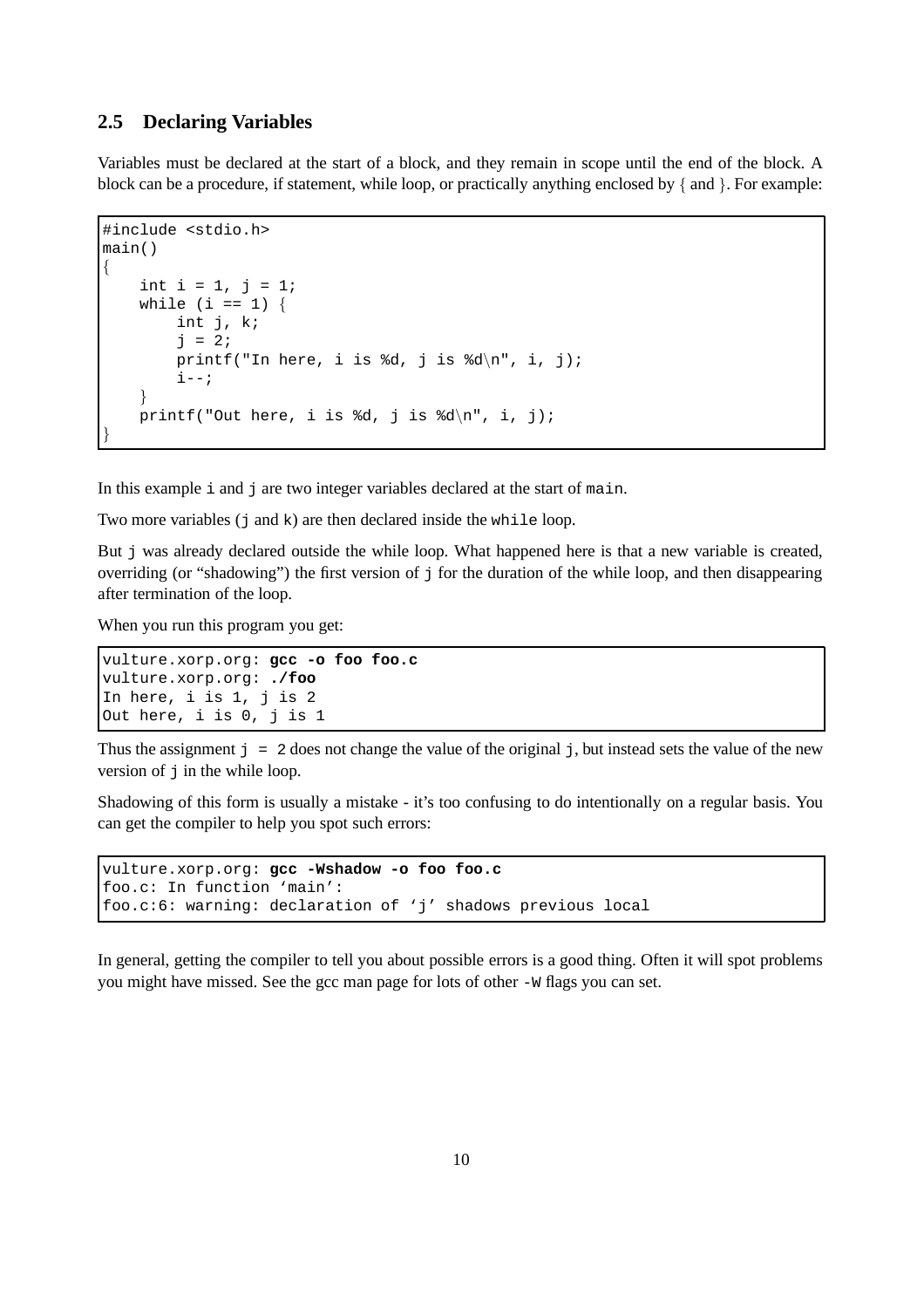# **2.6 Operators**

C provides all the usual operators you would expect.

#### *2.6.1 Arithmetic Operators*

| addition<br>$\div$ |
|--------------------|
|                    |
|                    |

- subtraction
- \* multiplication
- / division
- % modulus (remainder). For example the value 10 % 3 is 1.

#### *2.6.2 Bitwise Operators*

|           | one's complement           |
|-----------|----------------------------|
|           | bitwise or                 |
| δ£        | bitwise and                |
| $\lambda$ | bitwise exclusive or (xor) |
| >>n       | shift right n bits         |
| << n      | shift left n bits          |

Bitwise operators perform a logical operation on all the bits in a value.

For example, the value of  $(1 \mid 4)$  is 5, and the value of  $(3 \& 2)$  is 2.

## *2.6.3 Relational and Logical Operators*

|              | equal to                 |
|--------------|--------------------------|
| $\prec$      | less than                |
| $\leq$ =     | less than or equal to    |
| $\mathbf{r}$ | greater than             |
| $\geq$ $=$   | greater than or equal to |
| $!=$         | not equal to             |
| Ţ            | logical not              |
|              | logical or               |
| &&           | logical and              |
|              |                          |

In C, there is no *boolean* type - the *int* type is simply overloaded. Where a boolean type is expected, an int with a value of zero is treated as *false*, and an int with a non-zero value is treated as *true*.

For example, the value of (0 || 4) is 1 (true), and the value of (3 & 2) is also 1 (true).

Confusing bitwise and logical operators is a common error.

#### *2.6.4 Assignment*

C assigns variables in the usual way:

 $a = 2i$  sets the value of a to be 2.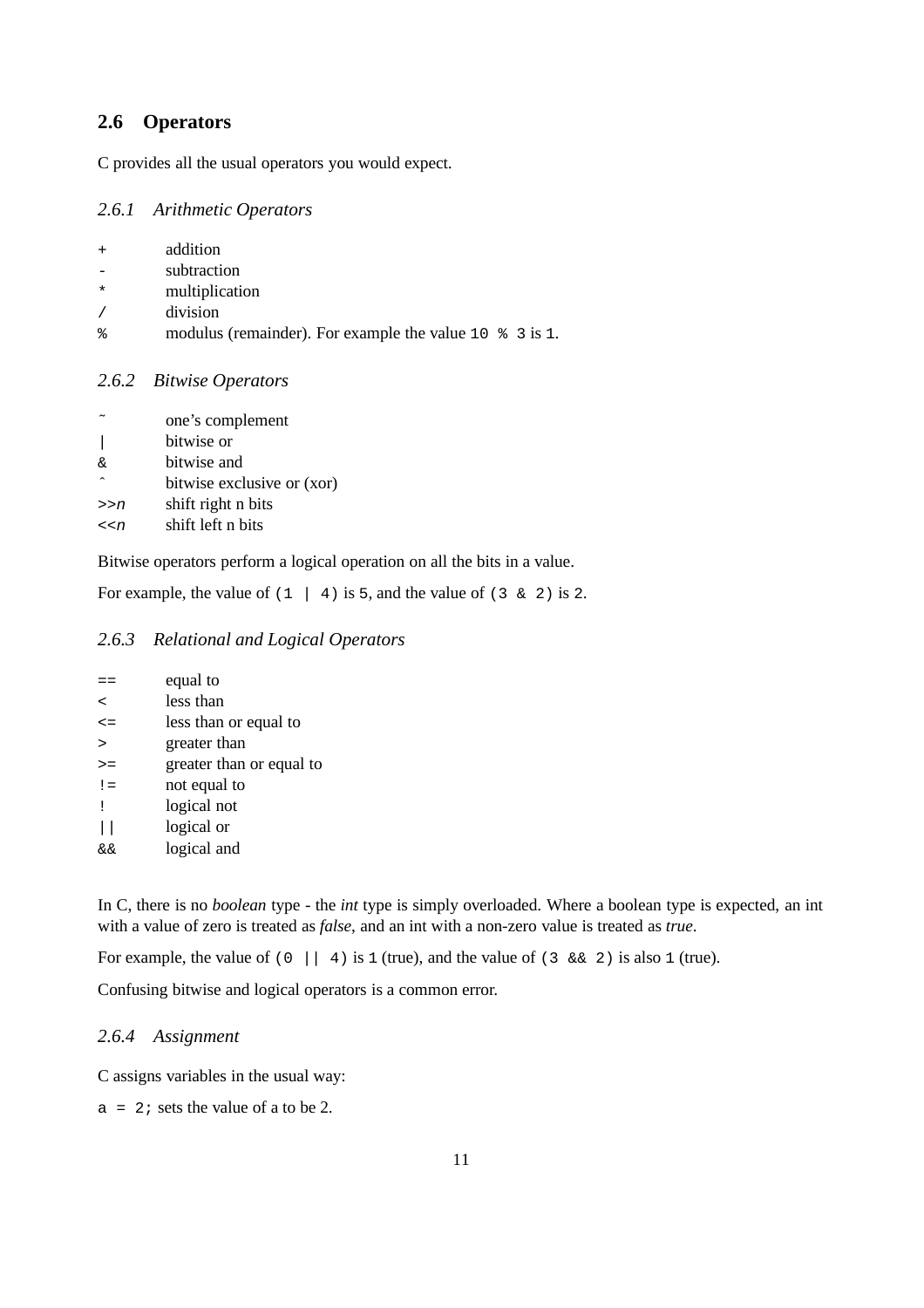C also supports many shorthand operator/assignments to change the value of a variable:

```
a +2 same as a = a + 2a = 2 same as a = a - 2a * = 2 same as a = a * 2a / = 2 same as a = a / 2a \text{ } z = 2 \text{ } \text{ same as } a = a \text{ } z \text{ } 2a \&= b same as a = a \& ba \mid b same as a = a \mid ba^{\sim} = b same as a = a^{\sim} ba <<= 2 same as a = a << 2a \gg= 2 same as a = a \gg 2
```
A common error is to use = instead of == in a comparison.

For example:

```
WRONG:
   if (a = 2) {
       /*do something*/
   }
```
In the above example, a will be *assigned* the value of 2. The assignment itself returns the value of 2, which is interpreted as *true*, and the conditional branch will always be executed. **The compiler will not notice this error, because it's valid C**, but it's rarely what you intended.

**CORRECT:**

```
if (a == 2) {
    /*do something*/
}
```
In the version above, the correct comparison operator has been used.

#### **CORRECT AND SAFER:** if  $(2 == a)$  { /\*do something\*/ }

In this version, the correct comparison operator has been used, but also the terms in the comparison have been reversed. This is good practice, because if you accidentally type = instead of ==, the compiler will report an error because you can't assign a value to the constant 2.

#### *2.6.5 Increment and Decrement*

++x increment x, then use new value

 $x++$  use old value of x, then increment x

- --x decrement x, then use new value
- $x$ -- use old value of x, then decrement x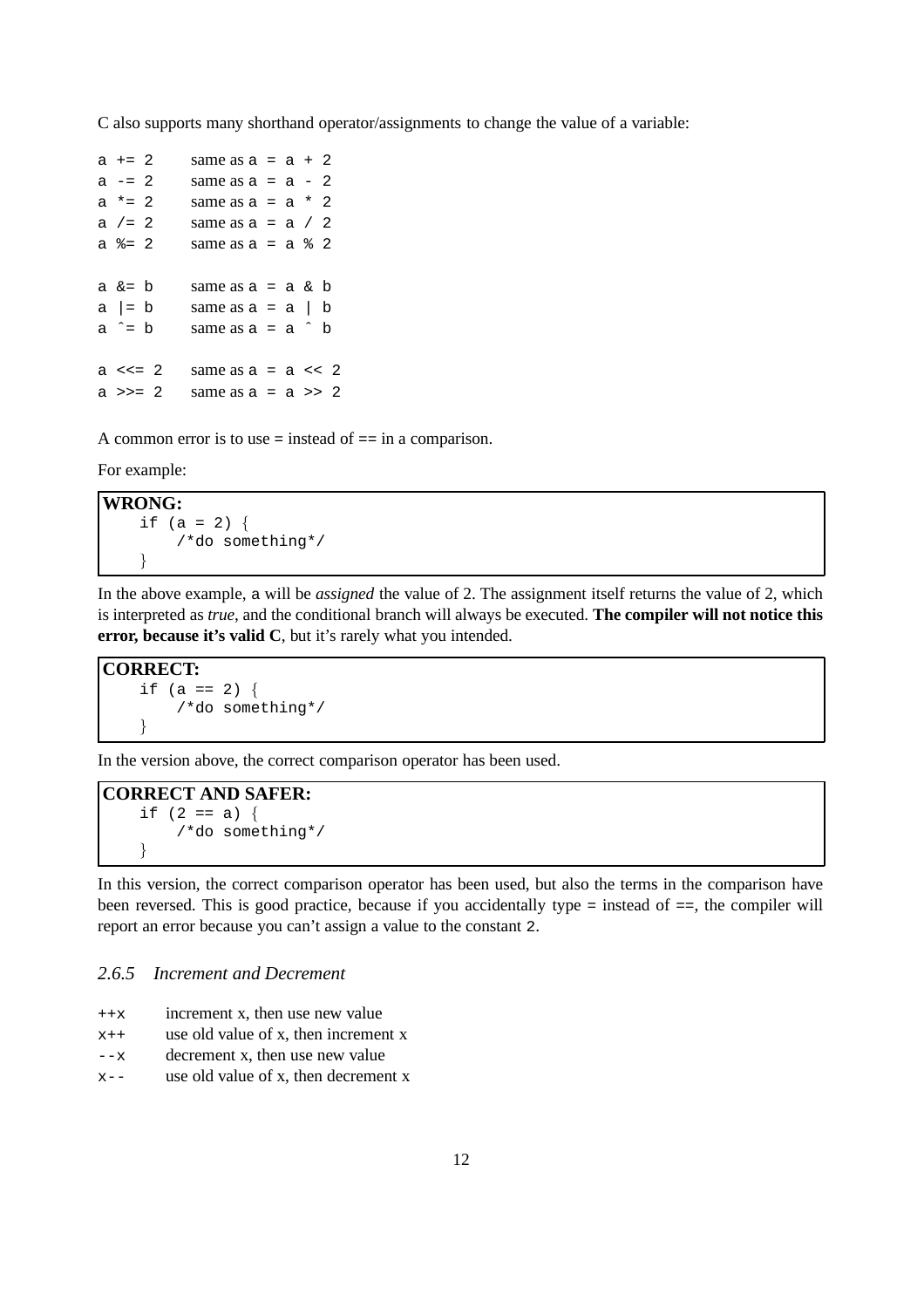For example:

```
int x, y;
x = 1;y = ++x;/* value of x is 2, value of y is 2*/x = 1;y = x++;/* value of x is 2, value of y is 1 */
x = 1;y = x++ * 10;/* value of x is 2, value of y is 10 */
```
## **2.7 Overflows, Assignments, and Other Trouble**

C allows you to assign pretty much anything to pretty much any type. It expects you know what you're doing. This can allow you to write very efficient and fast code, but it will also get you into trouble unless you're very careful.

Some examples of unexpected consequences:

unsigned char c;  $c = 255;$  $c$  += 2;

Adding 2 to the unsigned char  $\sigma$ , which holds a value of 255 as shown above, results in the value of  $\sigma$ wrapping. The end result is that  $\sigma$  has a value of 1.

int i; short s;  $i = 32769i$  $s = i;$ 

The least significant 16 bits of the 32-bit int i are copied into the 16-bit short s. Unfortunately as a 16-bit signed number, 32769 becomes -32767 which is then the new value of s.

```
int i;
float f;
i = 1234567890if = i;
```
The integer i is copied to the float f. The compiler does the right thing, and adds code to convert from integer representation to floating point representation, but this value is too large to be held in a 32-bit float without losing precision. f ends up holding the value 1234567936.000000. Using a double here would have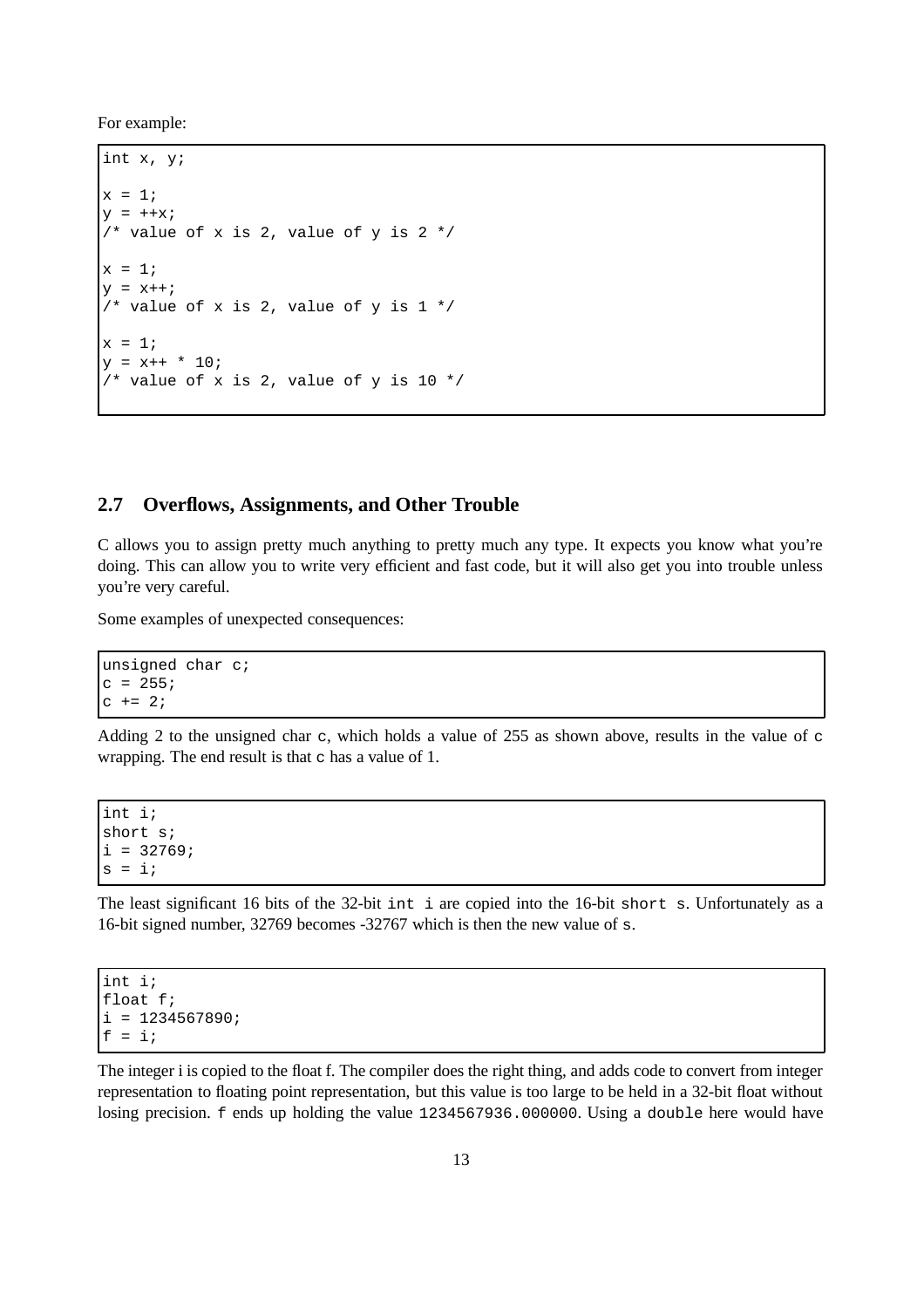avoided this particular rounding error.

int i =  $1$ ; int  $j = 0$ ; int k;  $k = i/j;$ 

This is an arithmetic error. In Java, this would throw an exception. In C, it causes the process to crash, and to dump a core file:

```
vulture.xorp.org: gcc -g -o foo foo.c
vulture.xorp.org: ./foo
Floating exception (core dumped)
vulture.xorp.org:
```
The CPU raised a divide-by-zero exception, which the operating system trapped, and aborted execution of your program. There's no indication as to what exactly you did wrong, or where in your program the error is. But be grateful - if the OS hadn't handled this, the system would have crashed - it did the best it could, and preserved the evidence. Your best hope now is to use a debugger such as *gdb* to examine that core file. Note the use of the  $-g$  flag above - without this the executable will not include debugging symbols that gdb needs.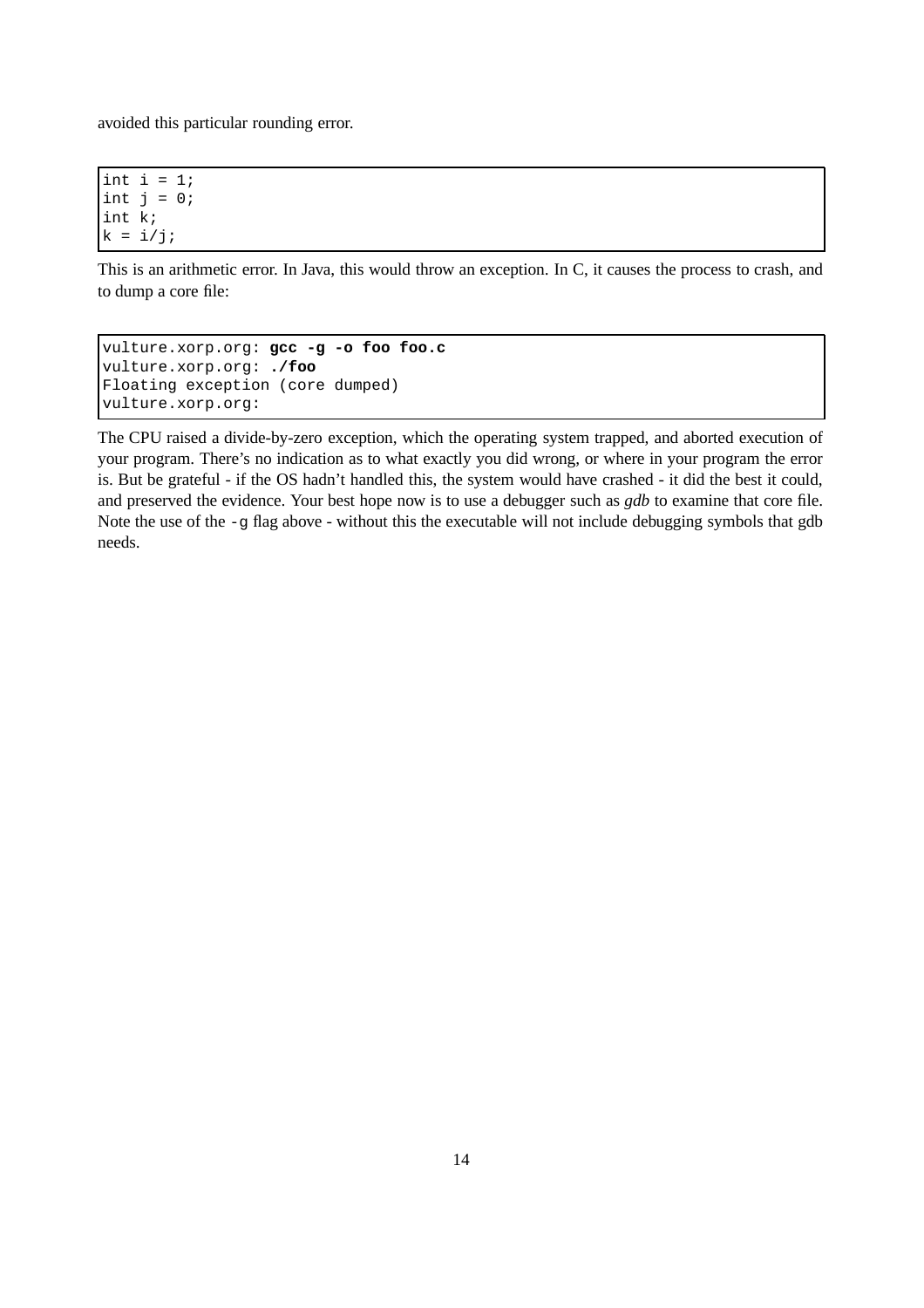## **2.8 Arrays**

An array in C is declared and accessed as follows:

```
int a[10];
int i;
for (i = 0; i < 10; i++) {
    a[i] = 0;}
```
The statement int a[10]; declares an array of ten integers, and allocates memory on the stack for this array. As it's on the stack, the memory will be automatically freed when a goes out of scope.

The for loop here simply sets the values of the elements of a to be zero. You cannot expect C to zero memory for you. Note that the first element of a is a [0] and the last element is a [9].

C does not perform any array bounds checking - this makes array use in C very fast, but it also makes it a little dangerous. A common error is to index beyond the end of an array. For example:

```
int x=0;
int a[10];
int i;
for (i = 0; i \le 10; i++) {
    a[i]=27;
}
printf("The value of x is d\n\cdot x;
```
This code fragment produces the following output:

aardvark.cs.ucl.ac.uk: **./foo** The value of x is 27

But the value of x was set to 0, so what happened here? The for loop set the values of  $a[0]$  to  $a[10]$  to all be 27. But the declaration of a only allocated enough memory for a[0] to a[9]. When we wrote the value of 27 into a[10], this overwrote the next four bytes of memory. As the memory on the stack on this system is allocated top-down, the next four bytes of memory happen to correspond to the memory used by variable x, so the value of x is overwritten.

The moral here is to be very careful with array subscripting - the compiler won't help you out. Out-byone errors are notoriously common, and in C then can have subtle adverse side effects without necessarily causing the program to immediately crash.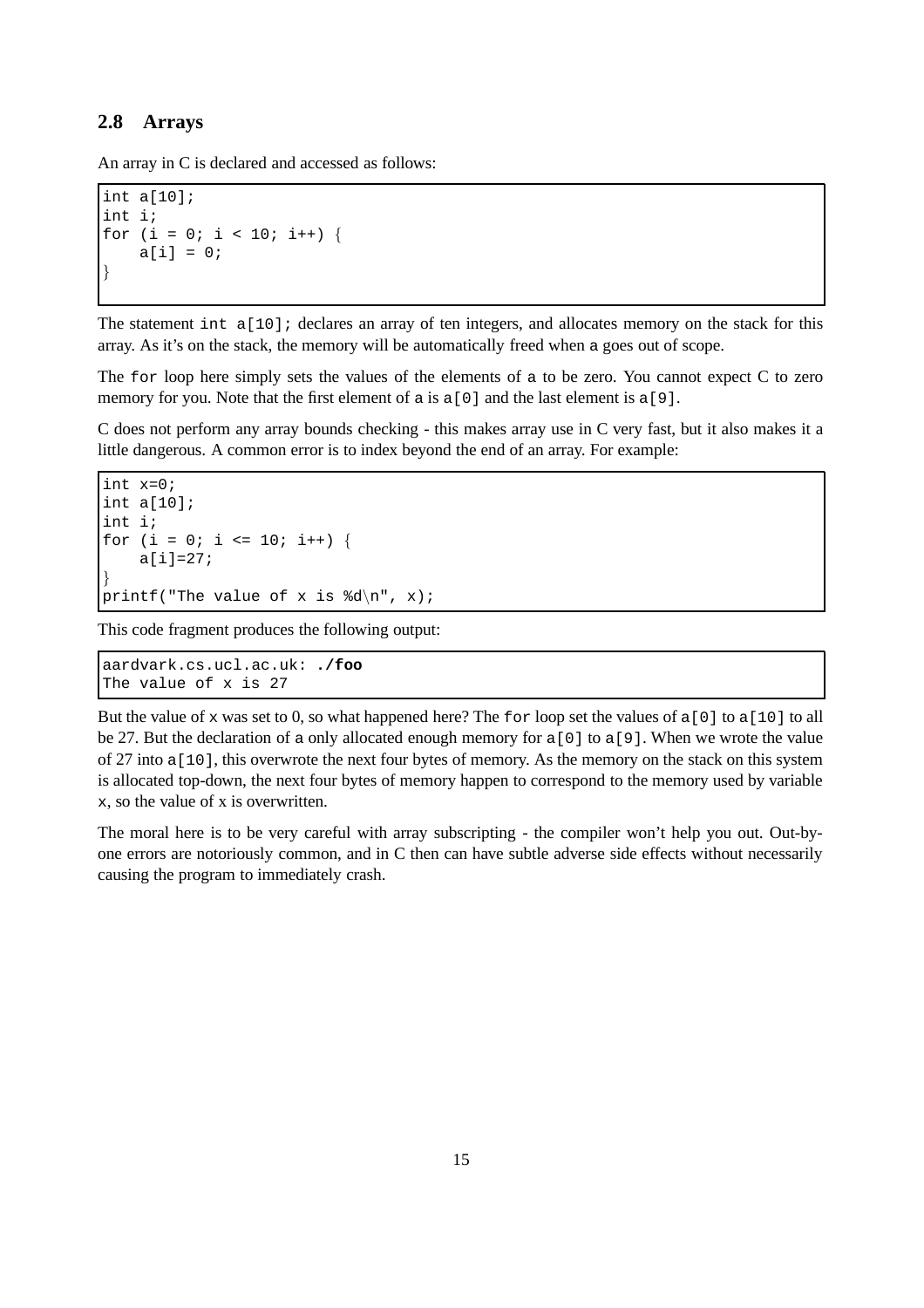#### **2.9 Pointers and Addresses**

In Java you have no direct access to memory - all accesses to memory have to go through the API for one variable or another, and all accesses are checked. C gives you direct access to memory, as you can see from the array example above.

C also gives you access to *memory addresses*. For example, if you want to find out the address in memory where a variable is stored, you can do the following:

```
int x=0;
printf("The address of x is x\n^n, \&x);
```
The notation  $\&\times$  means "the address of x". This code fragment gives the following output (the address is printed in hex):

The address of x is bfbff3ec

In C, an address is itself a data type, known as a *pointer*. Pointers can be assigned and copied just like any other variable, and they can be *dereferenced* so that the memory being pointed to can be read or written. For example:

```
int x=0;
int *p;
p = \&x;printf("The address of x is x \nvert^n, p);
printf("The value of x is d\ln^n, *p);
*_{p} = 27;printf("The value of x is d\n\cdot x;
```
In the example, a regular variable x is declared. A pointer variable is also declared: int \*p;

In a declaration, the "\*" used like this declares a pointer to an type, rather than the type itself, so this declares that the variable called  $p$  is a variable that holds a pointer to an integer.

The line  $p = \alpha x$ ; takes the address of x and stores this in pointer p.

The code prints out the value of the pointer  $p$  (ie the address of  $x$ ), and then it prints out the value of the memory pointed to by p. The notation \*p, used like this outside of a declaration, means to dereference the pointer, and hence in this context it gives the value of x because p points at x.

Then we have the line:  $*_{p}$  = 27;

This dereferences p and sets the value of the memory pointed to by p to be 27. So in this case it sets the value of  $x$  to be 27 because  $\circ$  points at  $x$ .

Thus the output of the code fragment above is:

```
vulture.xorp.org: ./foo
The address of x is bfbff3ec
The value of x is 0
The value of x is 27
```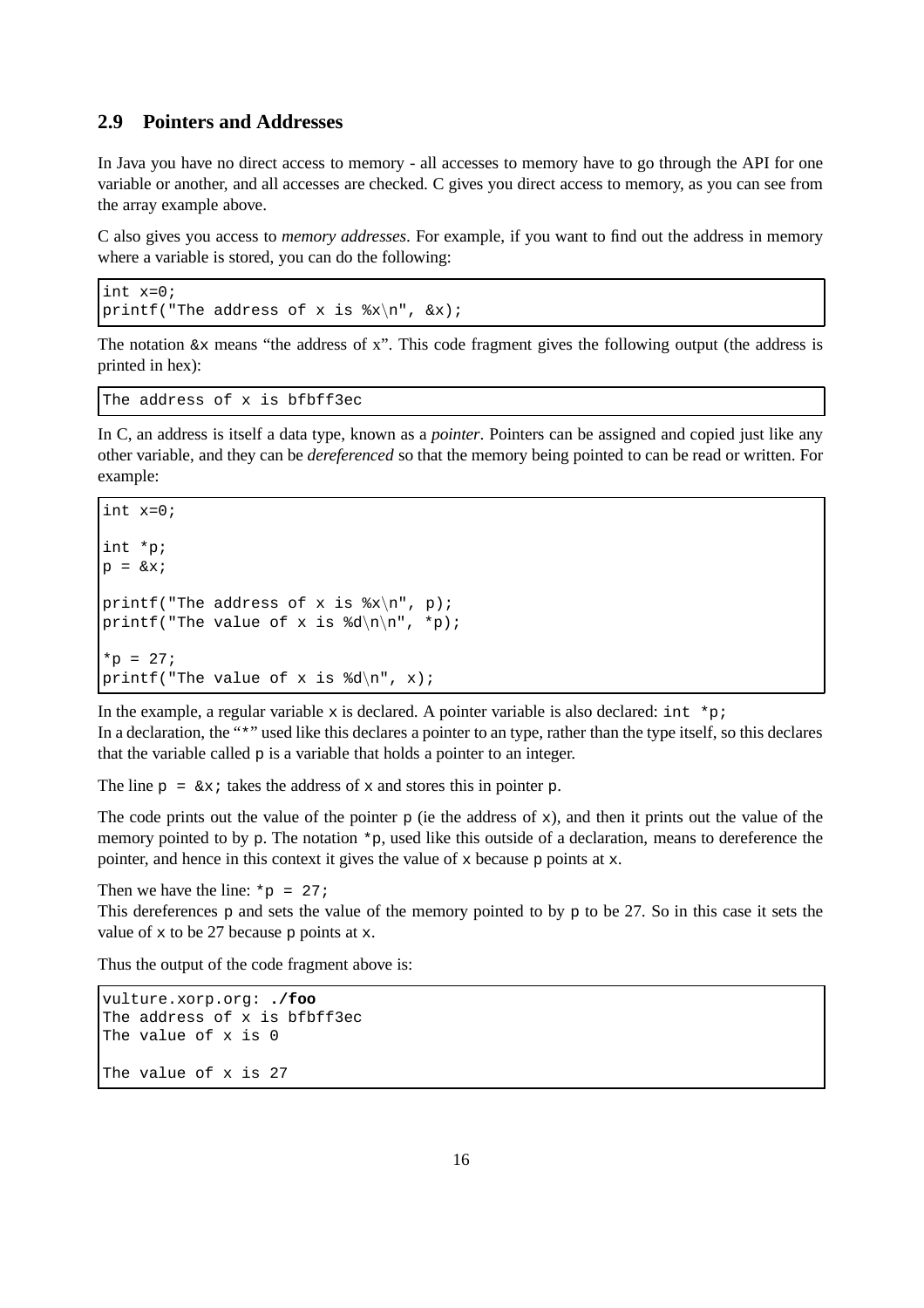Pointers are fundamental to the use of C for any non-trivial program. They're used to pass around references to data, they're used for all dyanmic memory allocation, and they're a fundamental part of handling text strings in C.

## **2.10 Dynamic Memory Allocation**

So far, we have seen variables and arrays allocated on the *stack* - that is the storage for the variable will be allocated when the variable is declared, and will be removed when the program leaves the block where the variable is in scope. Often we need to store data in one part of a program, leave that part of the program, and without copying it, pass the stored data to another part of the program. To do this in C we need to dynamically allocate memory on the *heap*.

The main way to dynamically allocate memory in C is to use the malloc() function, or one of a family of closely related functions. For example:

```
#include <stdlib.h>
main()
{
    int *buffer;
    int i;
    buffer = malloc( 10 * sizeof(int) );
    for (i = 0; i < 10; i++) {
        buffer[i] = i;}
    for (i = 0; i < 10; i++) {
        printf("p[%d] is d\n", i, buffer[i]);
    }
    free(buffer);
}
```
Running this program gives:

```
aardvark.cs.ucl.ac.uk: ./foo p[0] is 0
p[1] is 1
p[2] is 2
p[3] is 3
p[4] is 4
p[5] is 5
p[6] is 6
p[7] is 7
p[8] is 8
p[9] is 9
```
In the example above, we declared a pointer called buffer, and then used malloc() to allocate enough memory to store ten integers.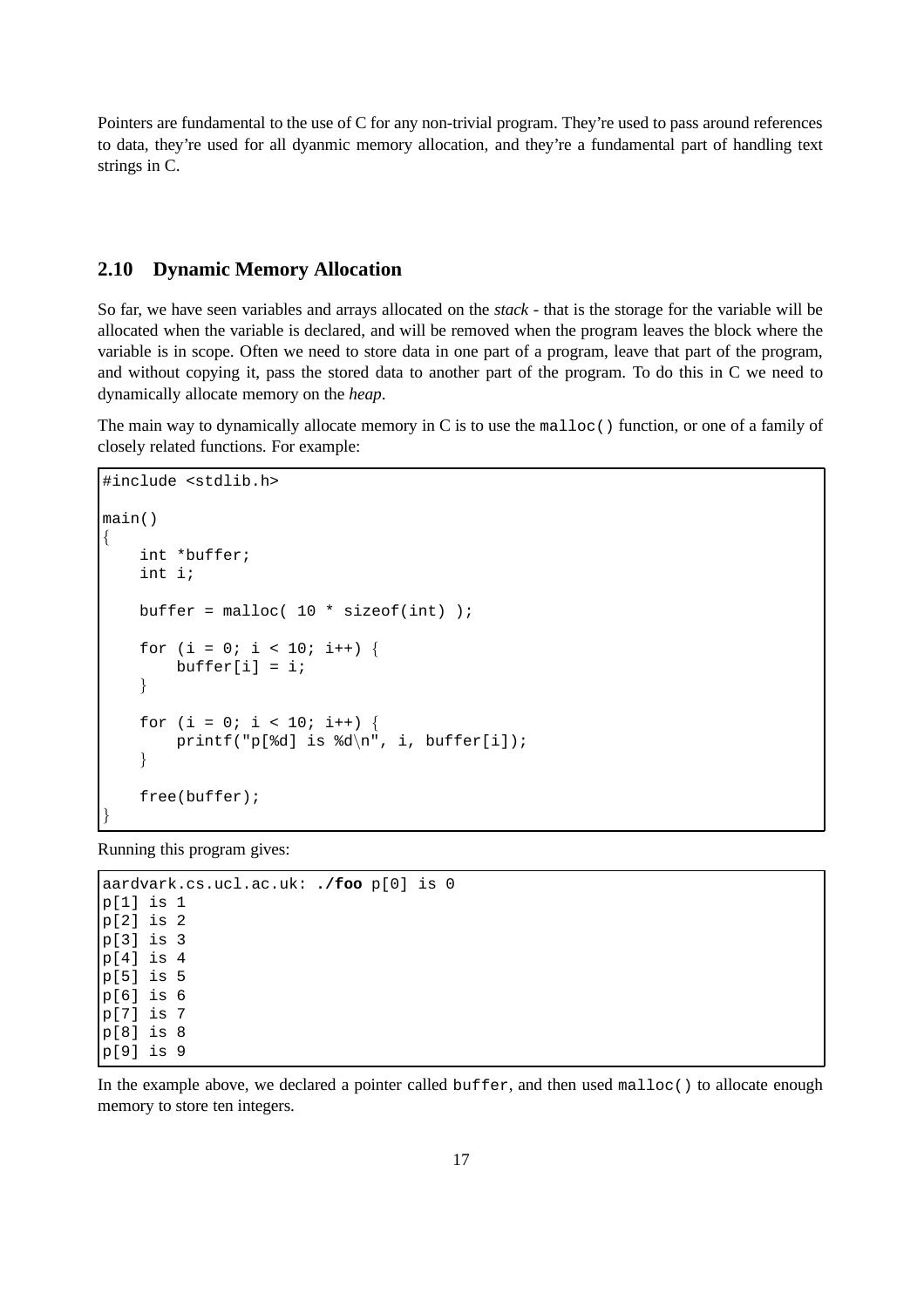After this we then accessed this memory just as if it were an array. This might seem surprising at first, but in C, an array is essentially just a block of memory and a pointer to the base of that memory. Thus array indexing operations can be used to access any block of memory, even one created using malloc.

However, if the memory is allocated using malloc, it will not automatically be freed when the pointer to it is removed. Thus when you have finished using the memory, you need to explicitly free it using a call to free(), as shown above.

Failure to free memory will result in a memory leak - your program will get bigger and bigger until it crashes because it can't get any more memory.

Equally bad, but more subtle, is when you do free the memory, but leave behind a pointer to that memory, and later access the memory using that pointer. It is likely that before long the memory you freed will be reallocated to your program when you call malloc again. Your old pointer will now point at memory being used elsewhere, and accessing this memory will have seemingly random results.

In general, dynamically allocating memory, freeing it correctly, and making sure it is never referenced again after being freed, are among the hardest things to get consistently right in a C program. But dynamic memory allocation is also essential in any non-trivial program, so great care must be taken to make it very clear who is responsible for freeing memory.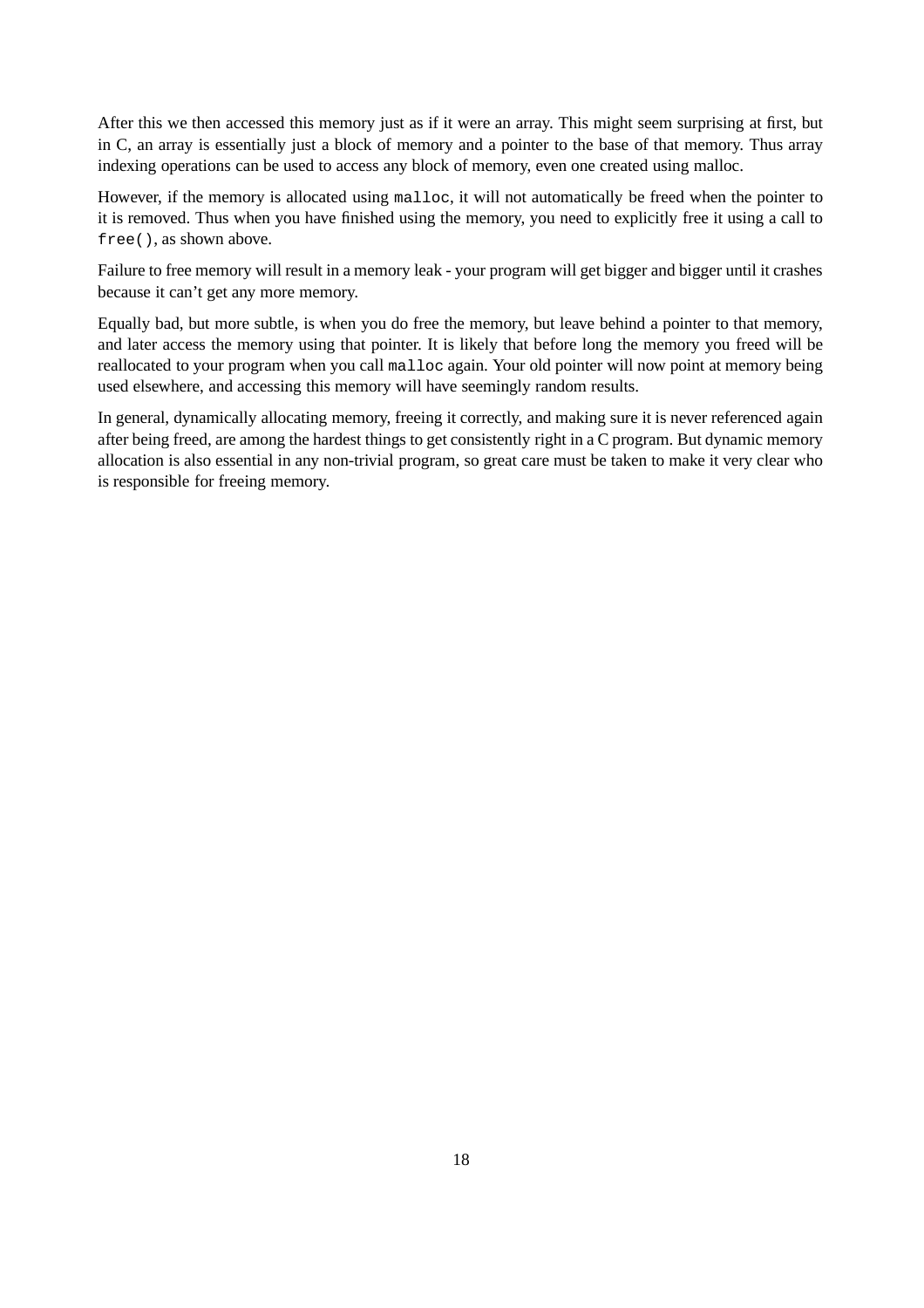## **2.11 Text Strings**

Most programming languages have support for text strings as first class types. However, most CPUs have no special support for strings, so all this entails quite a bit of work by the compiler. C generally closely reflects the hardware capabilities, and so C doesn't have much in the way special support for text strings in the base language. Thus strings in C are implemented using arrays and pointers, as shown below:

```
#include <stdlib.h>
main()
{
    char *s1;
    char s2[80];
    char *s3;
    s1 = "Hello"s3 = \text{malloc}(80);
    printf("Enter your first name:\n");
    fgets(s2, 80, stdin);
    printf("Enter your last name:\n");
    fgets(s3, 80, stdin);
    printf("%s %s %s\n", s1, s2, s3);
    free(s3);
}
```
Some sample output is shown below:

```
vulture.xorp.org: ./foo
Enter your first name:
Donald
Enter your last name:
Duck
Hello Donald Duck
```
In this example, three variables are declared, and all three can be regarded as being strings.

First,  $s1$  is declared to be of type "char \*". Then  $s1$  is set to point at the literal string "Hello". This literal string is part of the program code; it can't be changed. The assignment simply sets s1 to point to this constant string. You can read from this memory, hence print out the string, but not write to it.

Second, s<sub>2</sub> is declared to be an array of 80 chars.

Third, s3 is declared to be of type "char \*", but then we malloc() 80 bytes of memory, and set s3 to point to it.

The only practical difference between s2 and s3 is than s2's memory is on the stack, whereas s3's memory is on the heap. If we wanted to, we could subsequently re-assign pointer s3 to point to some other memory, but we can't do this with s2 because of the way it's declared.

In any event, at this stage both s2 and s3 are effectively strings. We can read text into them - in this case we read it in using a standard library call  $fgets()$  which reads from standard input (usually the keyboard).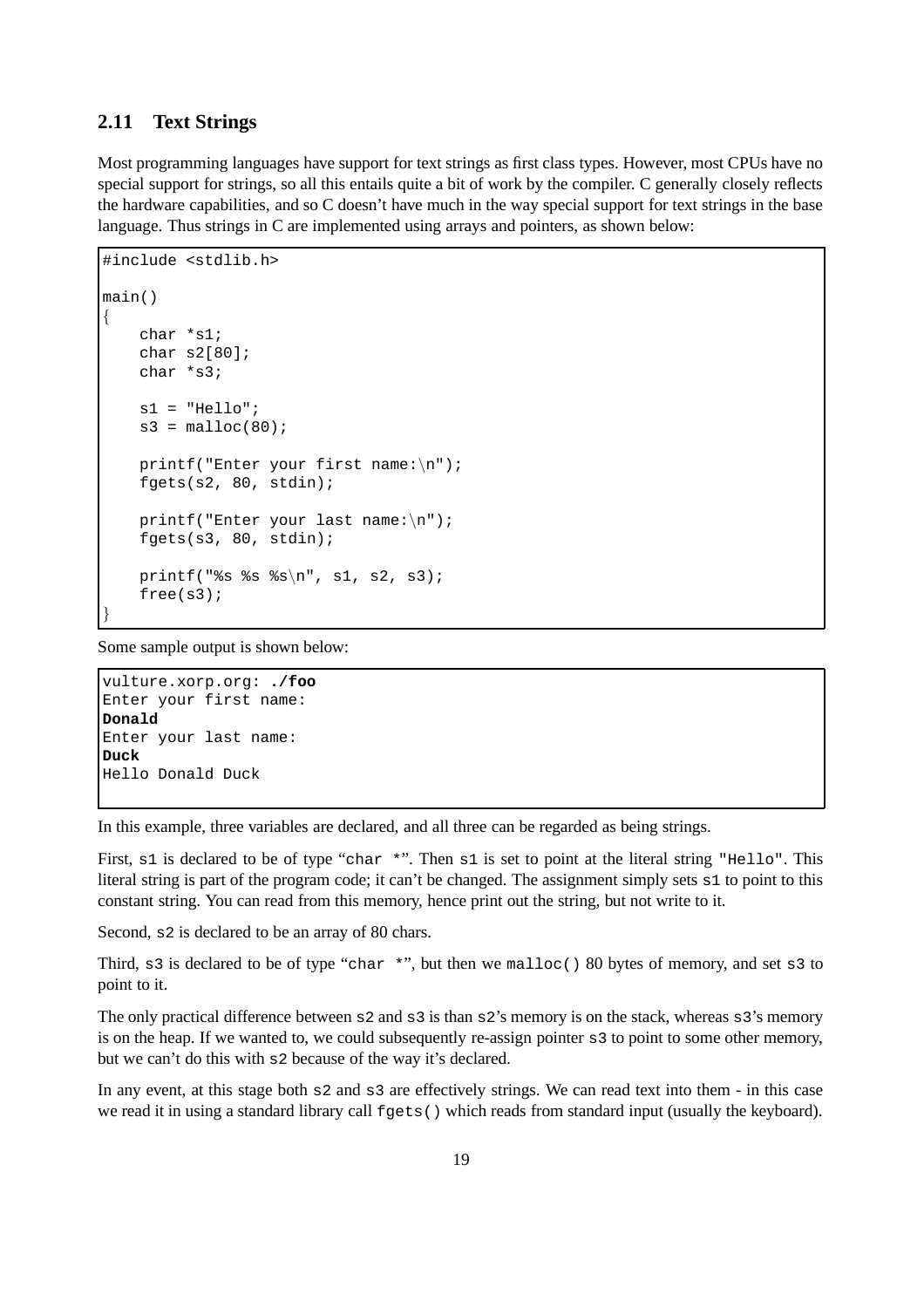And we can print out the values stored, in this case using the  $\frac{1}{2}$  s formating code to printf.

In C, strings are *null-terminated*. For example, s2 above has 80 bytes of storage allocated, but we only read in 6 characters ("Donald"). A 7th character known as a NULL (it has character code 0) is then appended to the end of the string. When printf prints the string, it prints each character until it reaches the NULL, and then it stops. All the string handling functions in C expect a string to be null-terminated in ths way.

It is important to understand that a variable of type char \* is only ever a pointer from the compiler's point of view. It's easy to forget this. For example, if you want to compare two strings, you might incorrectly type:

```
WRONG:
   char s1[80];
   char s2[80];
   printf("Enter first word:\n");
   fgets(s1, 80, stdin);
   printf("Enter second word:\n");
   fgets(s2, 80, stdin);
   if (s1 == s2) {
       printf("Words are the same\n");
    } else {
       printf("Words are different\n");
    }
```
No matter what you enter, this will always say that the strings are different. This is because s1 and s2 are really pointers, and in this case they point to different memory. The comparison if  $(s1 == s2)$  merely checks if the pointers point to the same memory - it does not compare the contents of that memory.

To actually compare the contents of strings, you need to use the strcmp() function from the standard library:

CORRECT:

```
#include <string.h>
...
   char s1[80];
   char s2[80];
   printf("Enter first word:\n");
   fgets(s1, 80, stdin);
   printf("Enter second word:\n");
   fgets(s2, 80, stdin);
    if ( strcmp(s1,s2) == 0 ) {
        printf("Words are the same\n");
    } else {
        printf("Words are different\n");
    }
```
To use string functions, you need to include the string.h system header file, as shown above. We'll discuss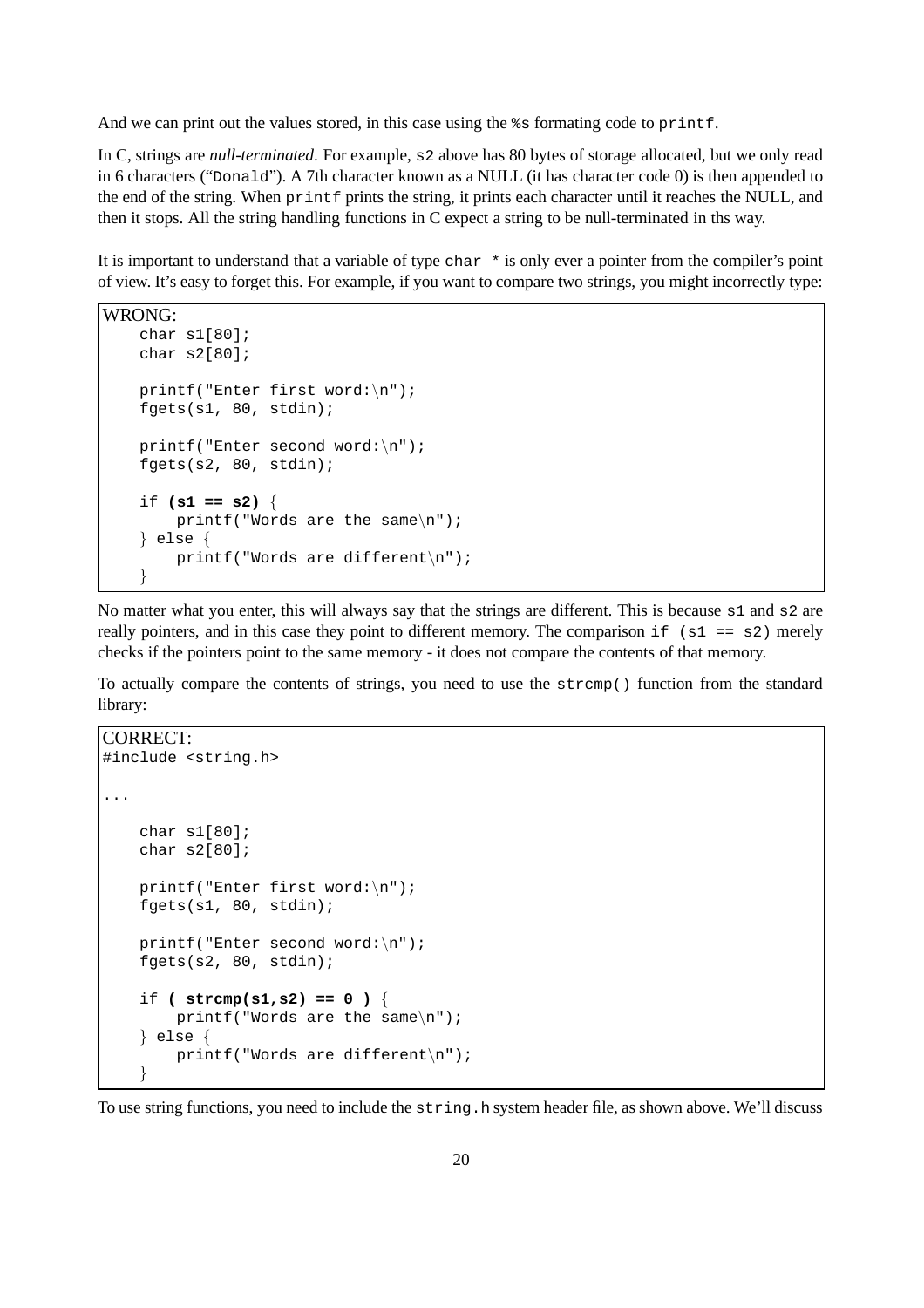#### the C preprocessor more in Section 3.

Other useful string functions include:

- strcmp() compare two strings.
- strncmp() compare the first n characters of two strings.
- strdup() save a copy of a string.
- strncpy() copy a string.
- strncat() concatenate strings.
- snprintf() formatted print into a string.

More details of these functions can be found in the man pages.

You may also discover that variants of these functions such as  $\text{stropy}( )$  (as opposed to  $\text{strney}( )$ ) exist. The difference is that you specify the amount of memory available with strncpy() whereas you don't with strcpy(). Good code always uses strncpy(), strncat(), and snprintf() rather than strcpy(), strcat() and sprintf(). The versions that don't require a size to be specified are just too easy to accidentally overflow the available memory. In networked programs, such simple buffer overflows frequently lead to serious security problems.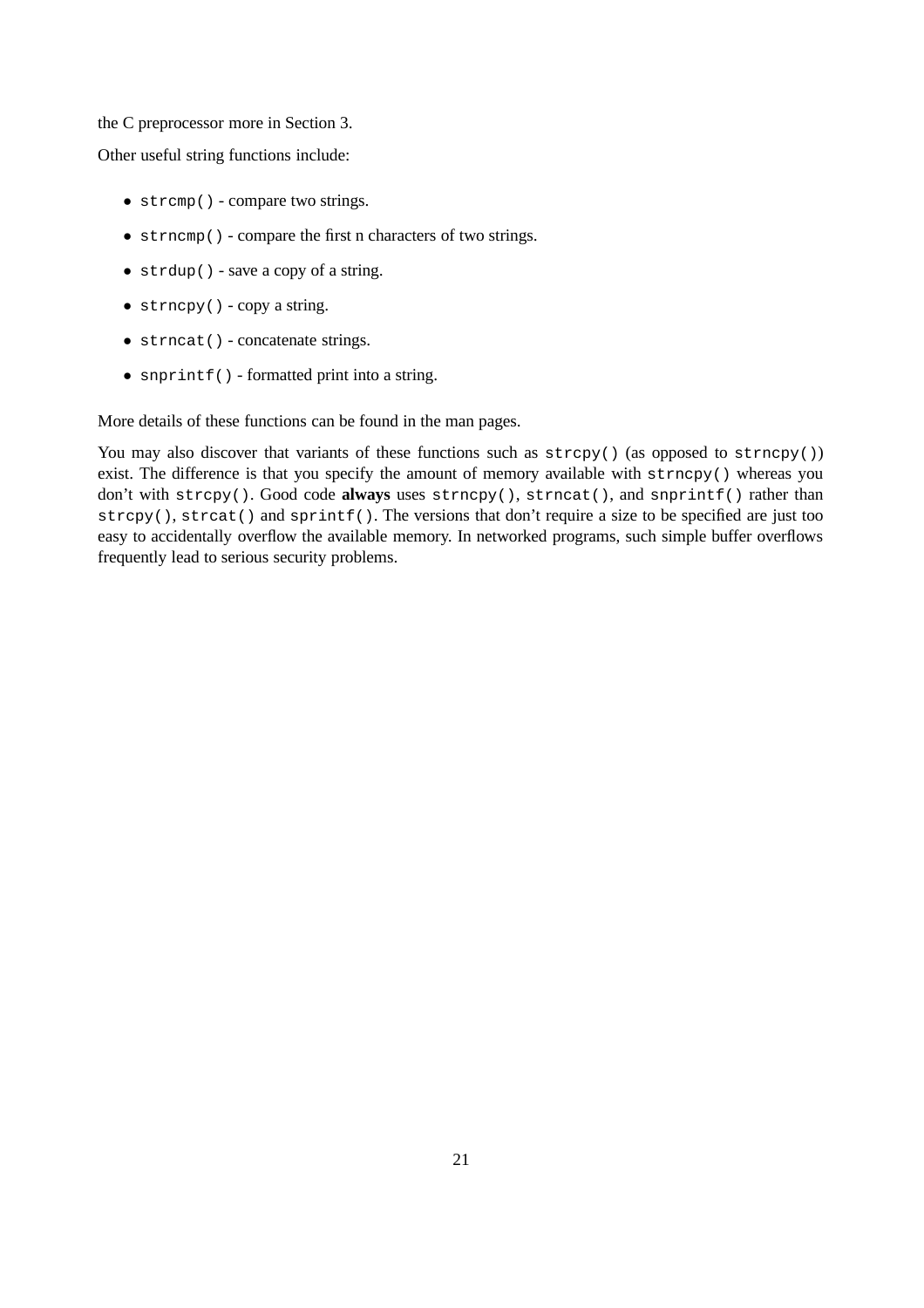# **2.12 Data Structures**

It is a very common requirement to need to group a set of information together and handle it as one entity. In Java, this is done using classes, but C is not object-oriented, and so has no concept of a class. What C does have is struct, which has the same ability as a class to group data, but without the accompanying class access methods.

For example, suppose you want to read in a series of integers from the keyboard, and store them in a linked list, and print them out in reverse order. Each element in the list needs to hold an integer and a pointer to the next element. You can use a struct for each list element, as shown in the program on the next page.

The output from running this program looks like:

```
aardvark.cs.ucl.ac.uk: ./foo
Enter an integer: 10
Enter an integer: 20
Enter an integer: 30
Enter an integer: Finished
Value: 30
Value: 20
Value: 10
```
In thi program we declared a struct called element, which contains two fields: an integer called value and a pointer to another element called next. We then use this struct to build our linked list like this:



The variable head is used to keep track of the start of the list.

Each time through the while loop, we read a line of text from standard input, and if the end of file has not been reached, then we convert this text into an integer using atoi(). We create a new list element to store the integer in, using malloc() to allocate the memory.

Next we set then value field of the new element to be the integer we just read in. This is done in the line:

```
new element->value = number;
```
The notation new element->value means the field called value pointed to by the pointer called new element.

We then need to link the element into the existing list. As we want to print out the numbers in reverse order, we'll put the new element at the start of the list. To do this, we set the next field of the new element to point to what used to be the first element of the list. Then we change the head pointer to point to the new element we just added.

Finally, when there's no more input, we loop through the list printing out the values, until we find an element whose next pointer is NULL. The value NULL is used to denote a pointer that doesn't point to anything; it has the numeric value of zero.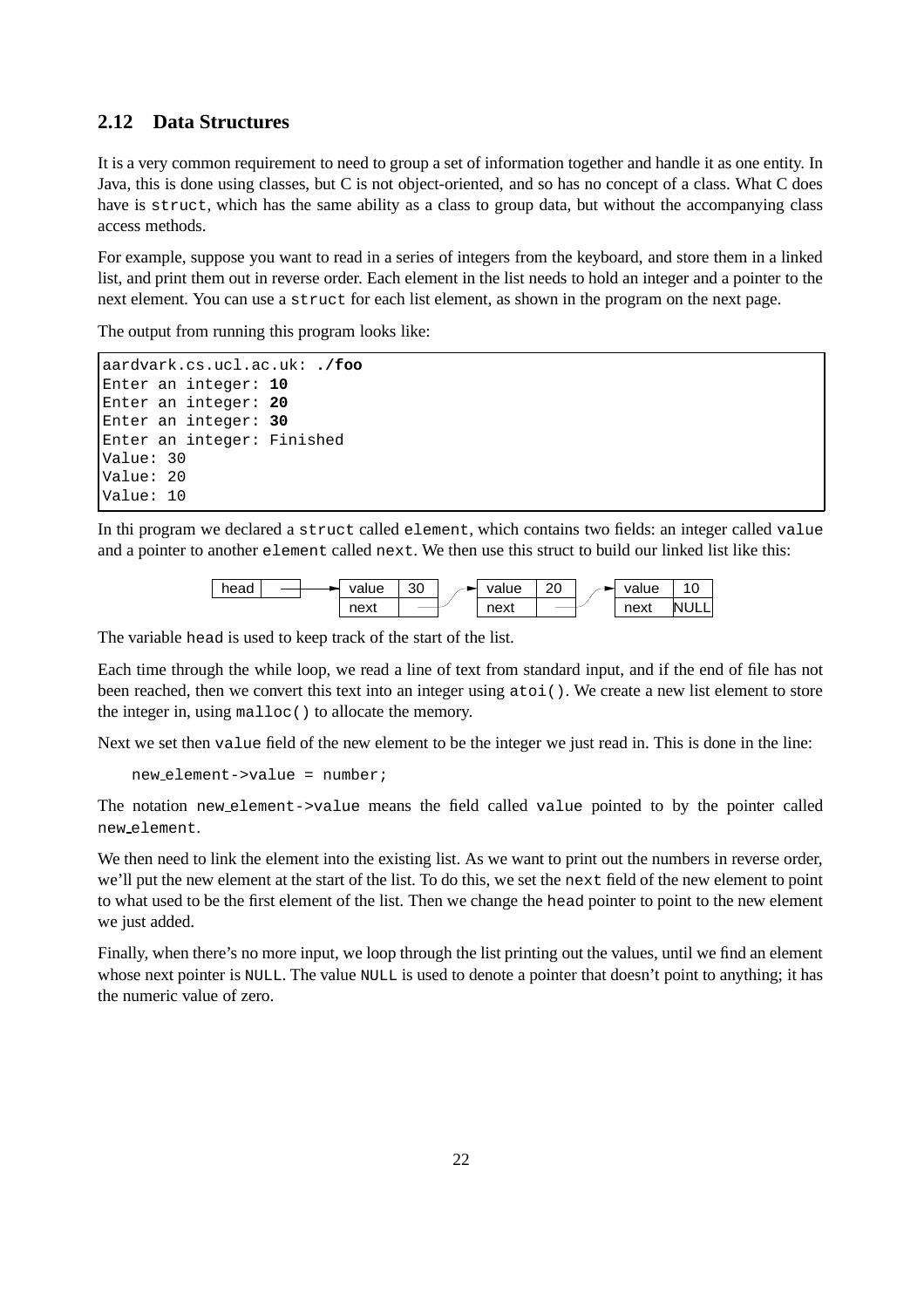```
#include <stdio.h>
#include <stdlib.h>
#define MAXLEN 80
/* struct to hold an element of the linked list */
struct element {
   int value;
   struct element* next;
};
main()
{
   /* variable to hold the head of the list*/
   struct element *head = NULL;
   /* temporary variable for printing out the list */
   struct element *p;
   while (1) {
        int number;
        char buffer[MAXLEN];
        struct element *new element;
        /* read in an integer from the keyboard */
       printf("Enter an integer: ");
       fgets(buffer, MAXLEN, stdin);
        if ( feof(stdin) ) {
            printf("Finished \n");
           break;
        }
        number = atoi(buffer);/* create a new list element */
       new element = malloc( sizeof(struct element) );
       new element->value = number;
        /* add element to the list */
       new element->next = head;
       head = new-element;
   }
   /* print out the numbers we stored */
   p = head;while ( p := NULL ) {
       printf("Value: %d\n", p->value);
       p = p->next;
   }
```
}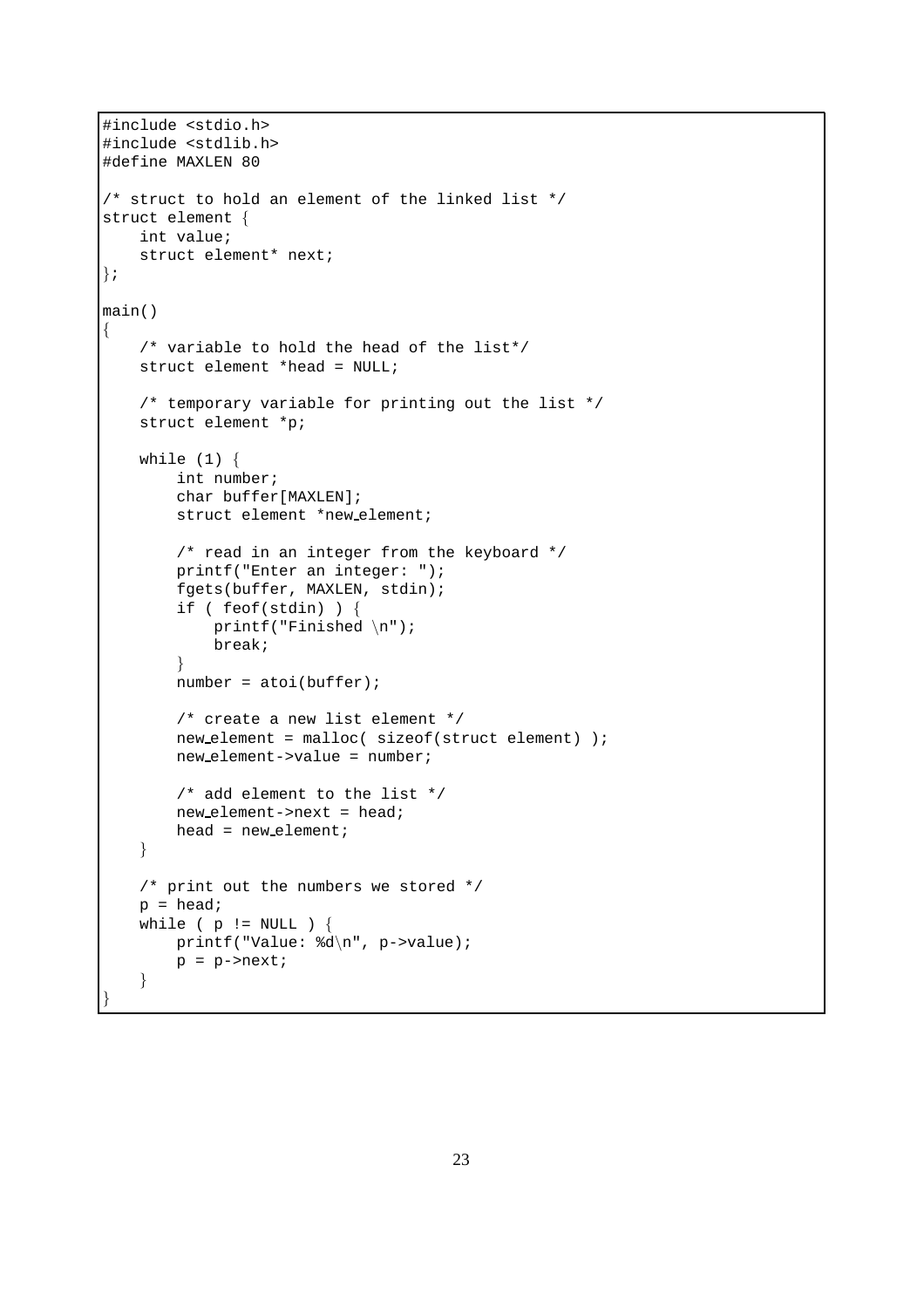#### *Declaring Structs on the Stack*

In the linked list example, we allocated heap memory for a struct using malloc, and accessed its fields using "->" to follow a pointer. Structs can also be allocated on the stack, as you might with a regular variable. For example, in the system header file  $sys/time$ .h, a struct called  $timeval$  is defined:

```
struct timeval {
   long tv_sec; /* seconds */
   long tv_usec; /* and microseconds */
};
```
To find out the current time, we might use this as follows:

```
#include <stdio.h>
#include <sys/time.h>
main()
{
    /* a struct timeval to hold the current time. */
    /* timeval is defined in sys/time.h */
    struct timeval time;
    double fractionaltime;
    /* get the current time and store it in "time" */
    gettimeofday(&time, NULL);
    /* convert the time to a fraction */
    fractionaltime = time.tv sec + (time.tv usec/1000000.0);
    printf("%f seconds since 1st January 1970\n", fractionaltime);
}
```
Which might produce output such as:

vulture.xorp.org: **./foo** 1096801178.236713 seconds since 1st January 1970

In this example we declared the variable time to be a struct timeval just like we might declare any other local variable on the stack.

We then called the standard system call gettimeofday() to get the current time, passing in a pointer to time (we get a pointer by using " $\&$ time"). The call to gettimeofday() reads the system clock to find out the current time, and fills in the fields of the struct time using the pointer we gave it.

In this example we want to print out the time as a decimal number, so we convert it from the struct timeval representation by reading the fields of time individually. The notation time.tv sec means the tv sec field of the struct called time. Finally we print out the value.

The notation from this example of time.tv sec is functionally similar to the new element- $\rightarrow$ value notation in the previous example. The difference in notation is because new element was a pointer to a struct, whereas time actually *is* a struct.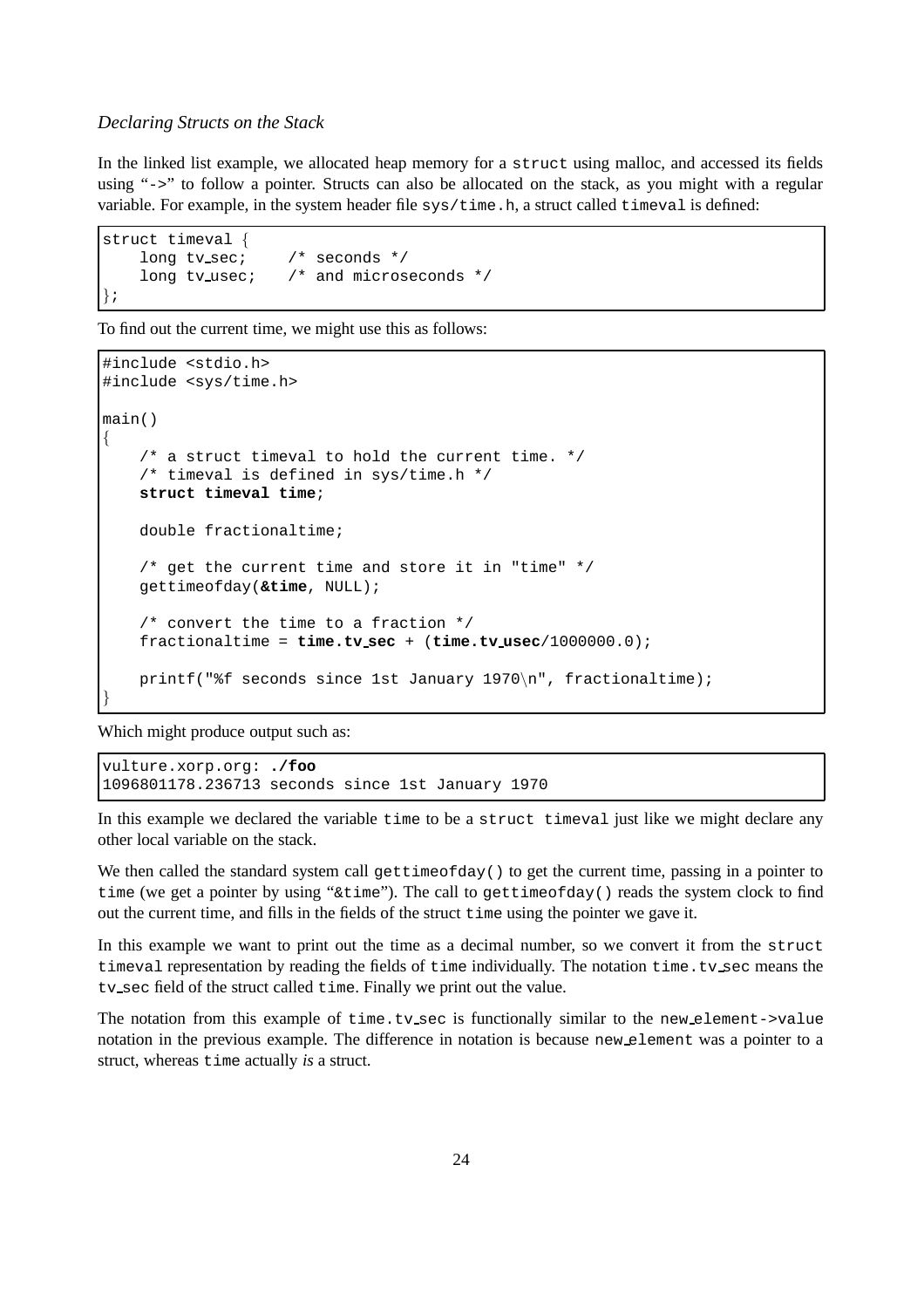## **2.13 Functions and Procedures**

C is a procedural language, which means that the main code-structuring principle is the *procedure* or *function*. In contrast, Java is object-oriented, and its main code-structuring principle is that of the object or class. In this document, we mostly use the terms *procedure* and *function* interchangably.

A function is simply a named section of code that you can define. Parameters can be passed into the function, and a single result is returned at the end. Functions allow the same code to be called from multiple places in your program without copying the code. But just as importantly, used right they make your code much more readable and easier to maintain than it would otherwise be.

Java methods within classes are very similar in concept to C functions, but the details differ somewhat.

A simple example of a function is shown in the example below.

```
#include <stdio.h>
int factorial(int n) {
    int result = 1;
    int ctr;
    for ( ctr = 2; ctr \leq ni ctr++) {
        result *= ctr;
    }
    return result;
}
main()
{
    int i;
    int fact i;
    for (i = 1; i \le 10; i++) {
        fact_i = factorial(i);printf("factorial(%d) is d\n^n, i, facti);
    }
}
```
The output of this program is:

vulture.xorp.org: **./foo** factorial(1) is 1 factorial(2) is 2 factorial(3) is 6 factorial(4) is 24 factorial(5) is 120 factorial(6) is 720 factorial(7) is 5040 factorial(8) is 40320 factorial(9) is 362880 factorial(10) is 3628800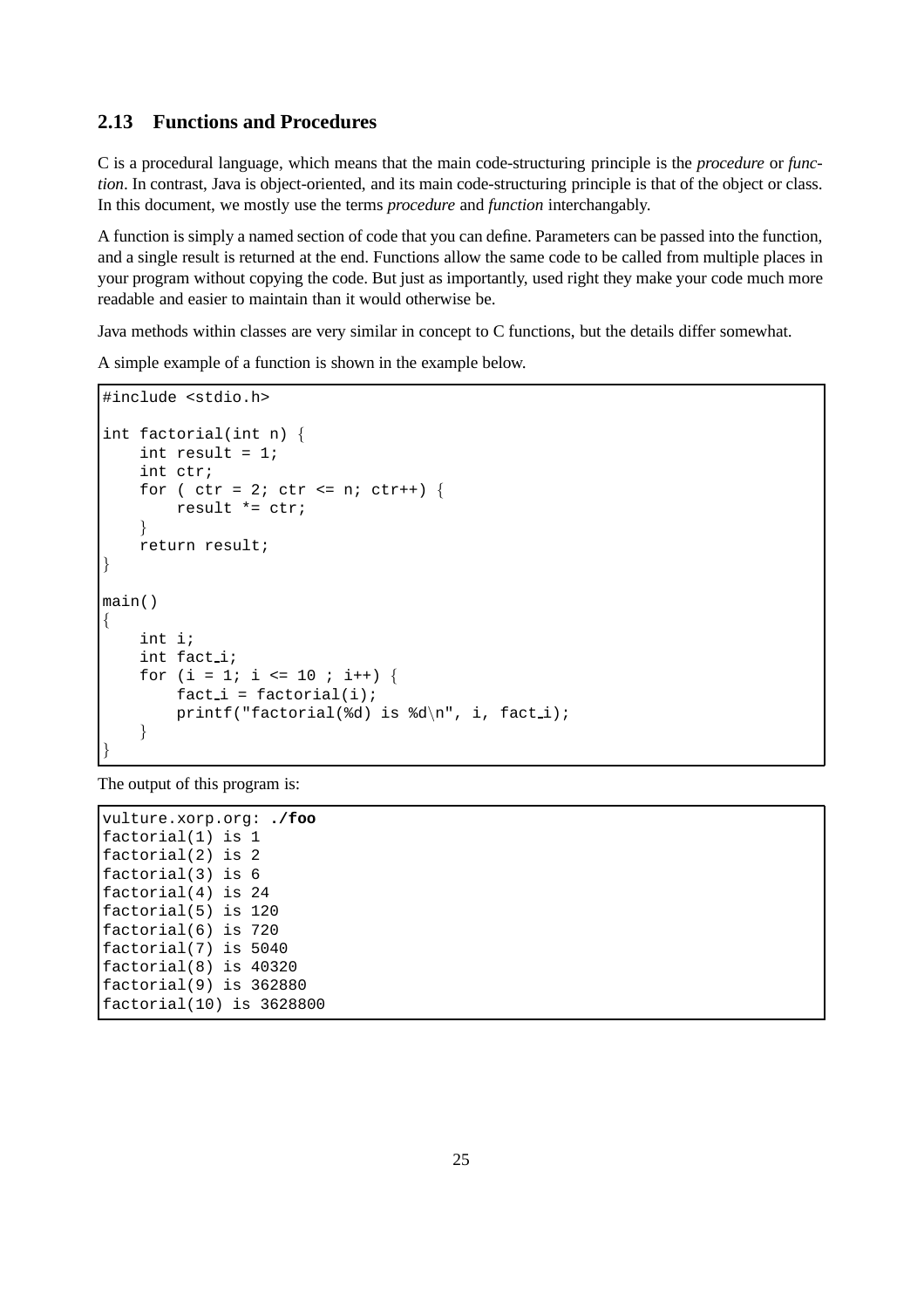In this example, we define the function factorial(), which takes a single parameter "int n", and also returns a value of type int:



We then call this function multiple times from  $\text{main}($ ) to calculate the factorials of the integers between one and ten.

It is important to realize that parameters in C are passed by *value*, whereas in Java they are passed by *reference*. When a parameter is passed by value, a *copy* is made, and is passed into the function. Here is a simple example to illustrate this:

```
#include <stdio.h>
void silly example(int x)
{
    x = 2;printf("During call, x is changed to d\n", x);
}
main()
{
    int i = 1;
    printf("Before call, i is d\n\cdot, i);
    silly example(i);
    printf("After call, i is d\n\cdot, i);
}
```
vulture.xorp.org: **./foo** Before call, i is 1 During call, x is changed to 2 After call, i is 1

As you can see, within a function you can change the value of parameters just like you can with any other variable. Such changes have no effect on the original value of the variable passed into the function. By the way, the use of void here as the return type indicates that the function doesn't return any value.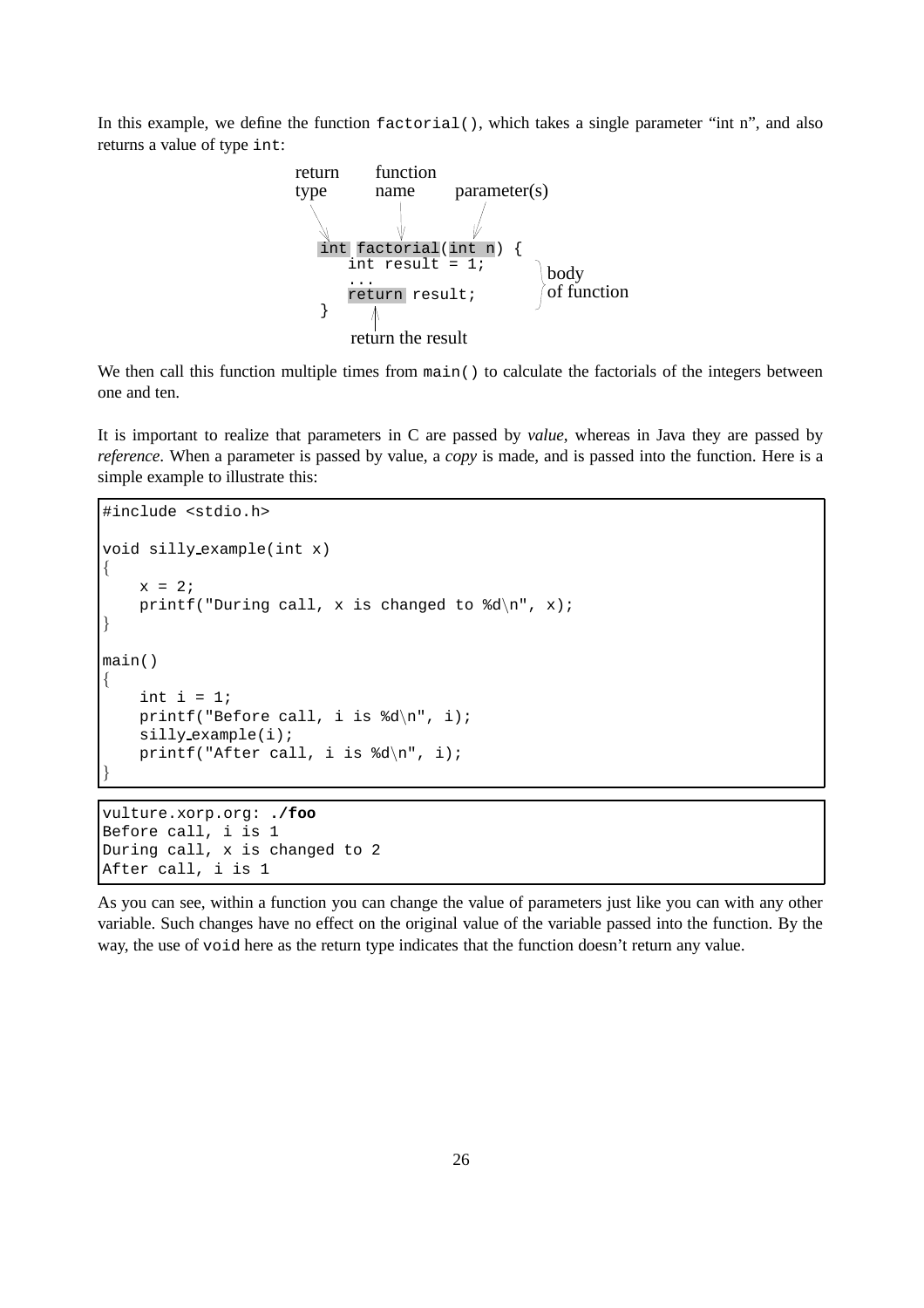What if you *did* want to change the *original* value of the variable passed into the function? Then you need to pass in a pointer, and the function needs to change the variable using that pointer:

```
#include <stdio.h>
void another silly example(int *x, int *y)
{
    *x = 2; *y = 3;
    printf("During call, *x is changed to %d, *y is changed to %d\n", *x, *y);
}
main()
{
    int a = 1, b = 1;
    printf("Before call, a is d, b is d \n\cdot a, a, b);
    another_silly_example(&a, &b);
    printf("After call, a is d, b is d \nvert n", a, b);
}
vulture.xorp.org: ./foo
```
Before call, a is 1, b is 1 During call, \*x is changed to 2, \*y is changed to 3 After call, a is 2, b is 3

In this case we passed in pointers to a and b. Within the function, because of the ordering of parameters, the pointer to a was called x and the pointer to b was called y.

We then changed the values of the memory pointed to by these pointers ( $*x = 2; *y = 3;$ ). Thus when we return from the function, the values of a and b are seen to have changed.

#### *String Parameters*

As we saw in section 2.11, C does not have a first class string datatype. Thus when strings are passed as parameters, they're usually passed as type char\*:

```
#include <stdio.h>
int string length(char *s) {
    int i = 0;
    char *_{p} = s;
    while (*p++ != '\\0')i++;return i;
}
main()
{
    char* hw = "Hello World!";
    int len;
    len = string_length(hw);printf("The length of '%s' is d\n\cdot, hw, len);
}
```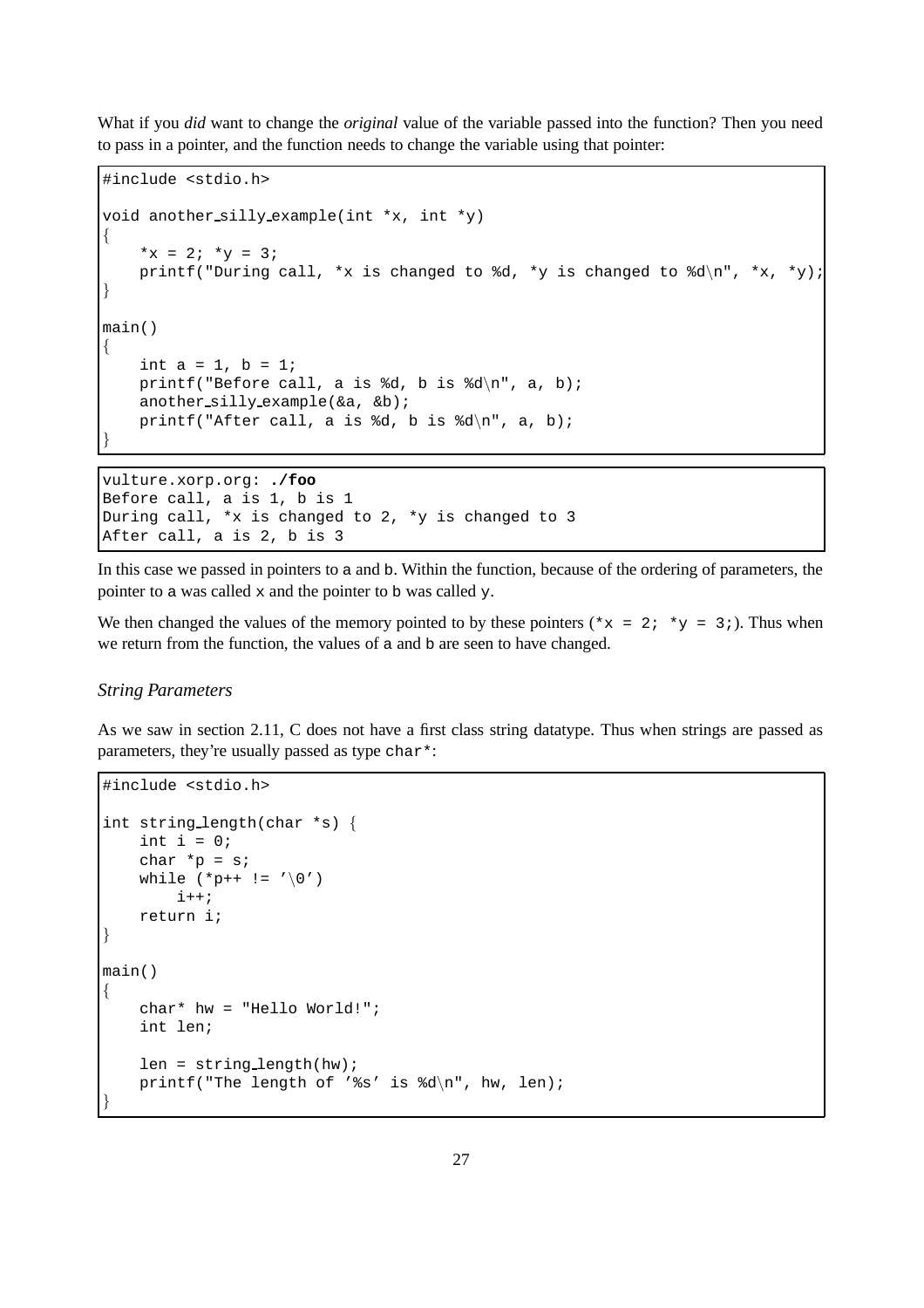```
vulture.xorp.org: ./foo
The length of 'Hello World!' is 12
```
As a string was already really just a pointer to a region of memory, passing it into a function doesn't really change anything - it's still a pointer to the same memory. But of course if you change the contents of that memory from within the function, that memory will remain changed after the function.

### *Function Prototypes*

C programs can be compiled in stages if you split your code into multiple files. If you do this though, the compiler will be confused if you try to reference a function in one file from within another file, because it won't know what types your functions return. To avoid this problem, you can declare a *function prototype* to help the compiler out. For example, suppose we wanted to spilt the string example above into two files called strlen.c and main.c, then we could do the following:

```
strlen.c:
```

```
int string length(char *s) {
   int i = 0;
   char *p = siwhile (*p++ != '\\0')i++;return i;
}
```
main.c:

```
#include <stdio.h>
int string length(char *s);
main()
{
    char* hw = "Hello World!";
    int len;
    len = string length(hw);
    printf("The length of '%s' is d\n", hw, len);
}
```
The actual string length() function is defined in strlen.c, but before we use this function in main.c we declare a prototype:

int string length(char \*s);

This tells the compiler what the parameters and return value are for the string length() function when it's separately compiling main.c.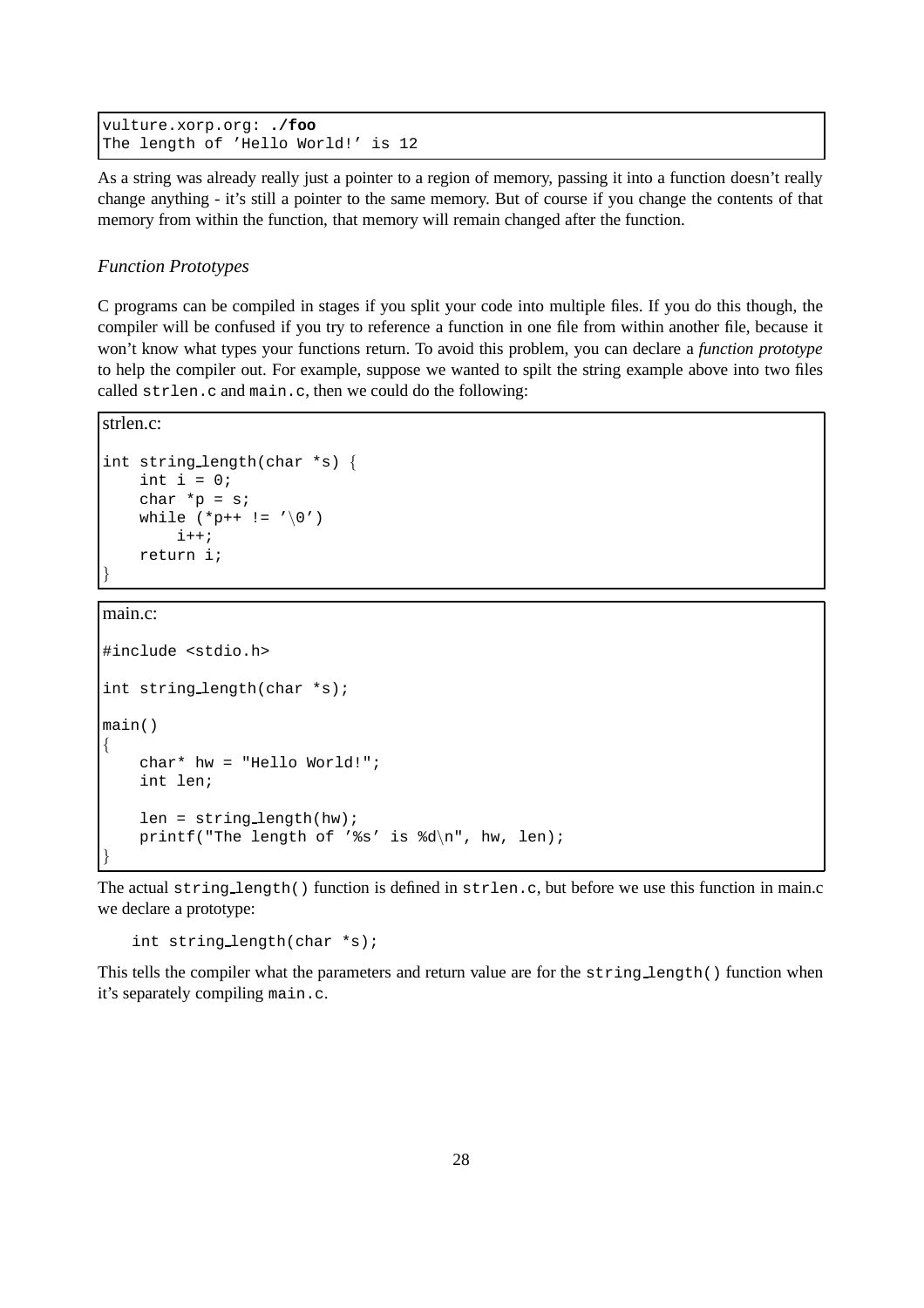To actually compile the code, you could use the -c flag to gcc, which indicates to compile the module specified to a .o object file, but not to link it. For example strlen.c gets compiled to strlen.o. Then the different object files are all linked together using gcc to produce the final executable program. Thus:

vulture.xorp.org: **gcc -c strlen.c** vulture.xorp.org: **gcc -c main.c** vulture.xorp.org: **gcc -o foo strlen.o main.o**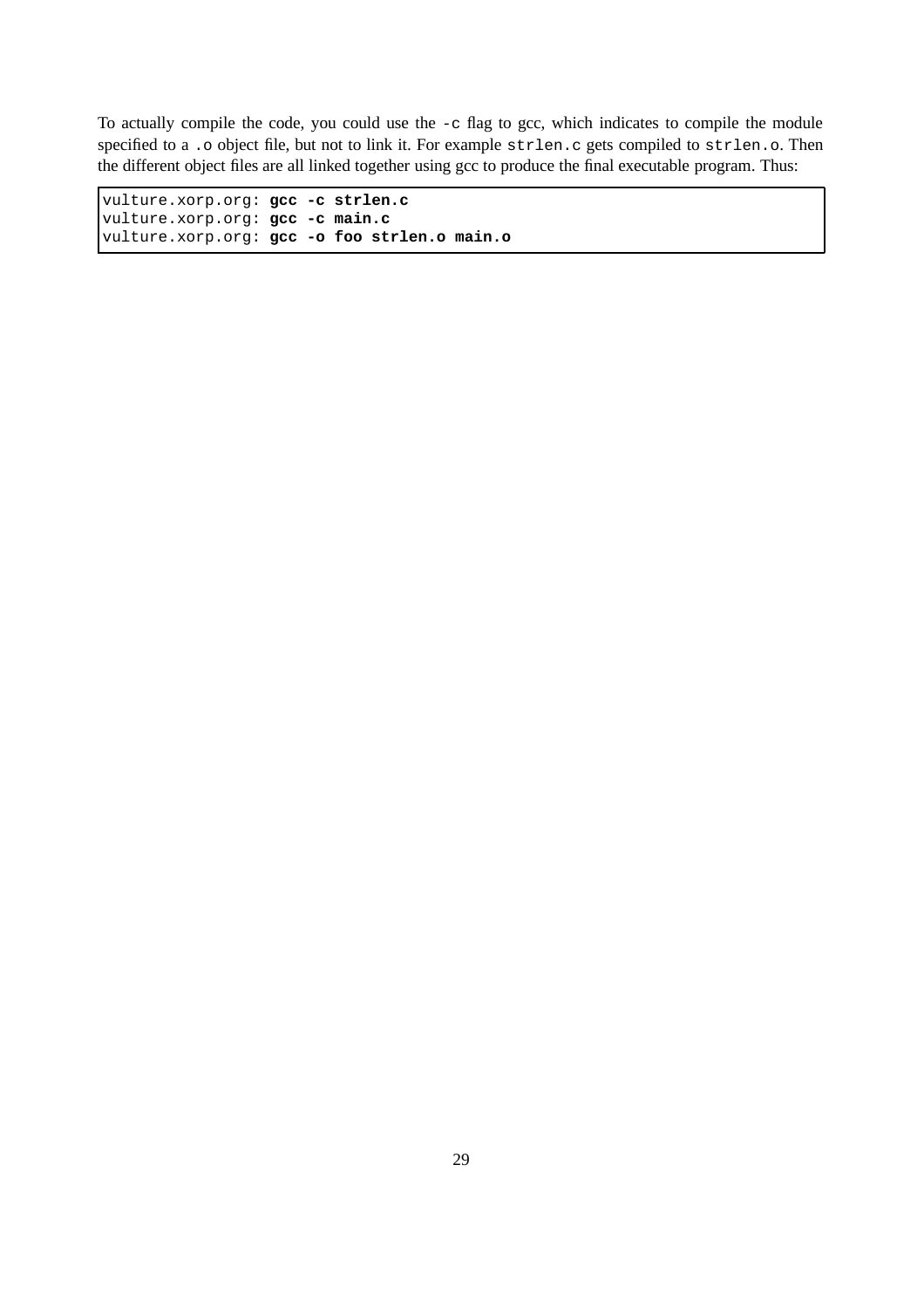### **2.14 Input, Output and File Handling**

We have already seen some examples of input and output, including printf for formatted printing and fgets to read a string. In this section we'll cover input, output, and file handling in a little more detail.

By default, a C program on Unix has access to three open *file descriptors* or *streams*:

- stdin the standard input, which is read-only.
- stdout the standard output, which is write-only.
- stderr the standard error, which is write-only.

If the program was started from the command line, then by default, stdin will receive input from the keyboard, and both stdout and stderr will print to the terminal or terminal window.

The printf command sends formatted output to stdout. It takes a variable number of parameters. The first parameter is always a formatting string which includes formatting flags dictatinghow the remaining parameters should be interpreted. The formatting flags begin with a "%" and take forms like "%d" or "%5.2f". Each flag consists of a basic code, and various modifiers indicating how that value is to be formatted or otherwise modified. The most common basic codes are:

- <sup>d</sup> print an integer as a signed decimal number.
- <sup>u</sup> print an integer as a unsigned decimal number.
- $\circ$  print an integer as a unsigned octal number.
- x print an integer as a unsigned hexadecimal number.
- <sup>f</sup> print a double as a decimal number.
- c print a single character.
- s print a char<sup>\*</sup> argument as a null-terminated string.

Additionally a field width and a precision may be specified before the basic code. For example:

- $\text{\$3d}$  print an integer, padding the left with spaces if necessary to make at least three characters.
- $\text{\$5.2f$}$  print a double, padding the left with spaces to make five characters if necessary, and printing two digits to the right of the decimal point.

Many more flags and modifiers than these are available - see the printf man page for more details.

The fprintf command is similar to printf, but takes an additional parameter specifying which file descriptor to print to. For example:

fprintf(stderr, "Something bad happened! $\ln$ ");

would print to the stderr stream.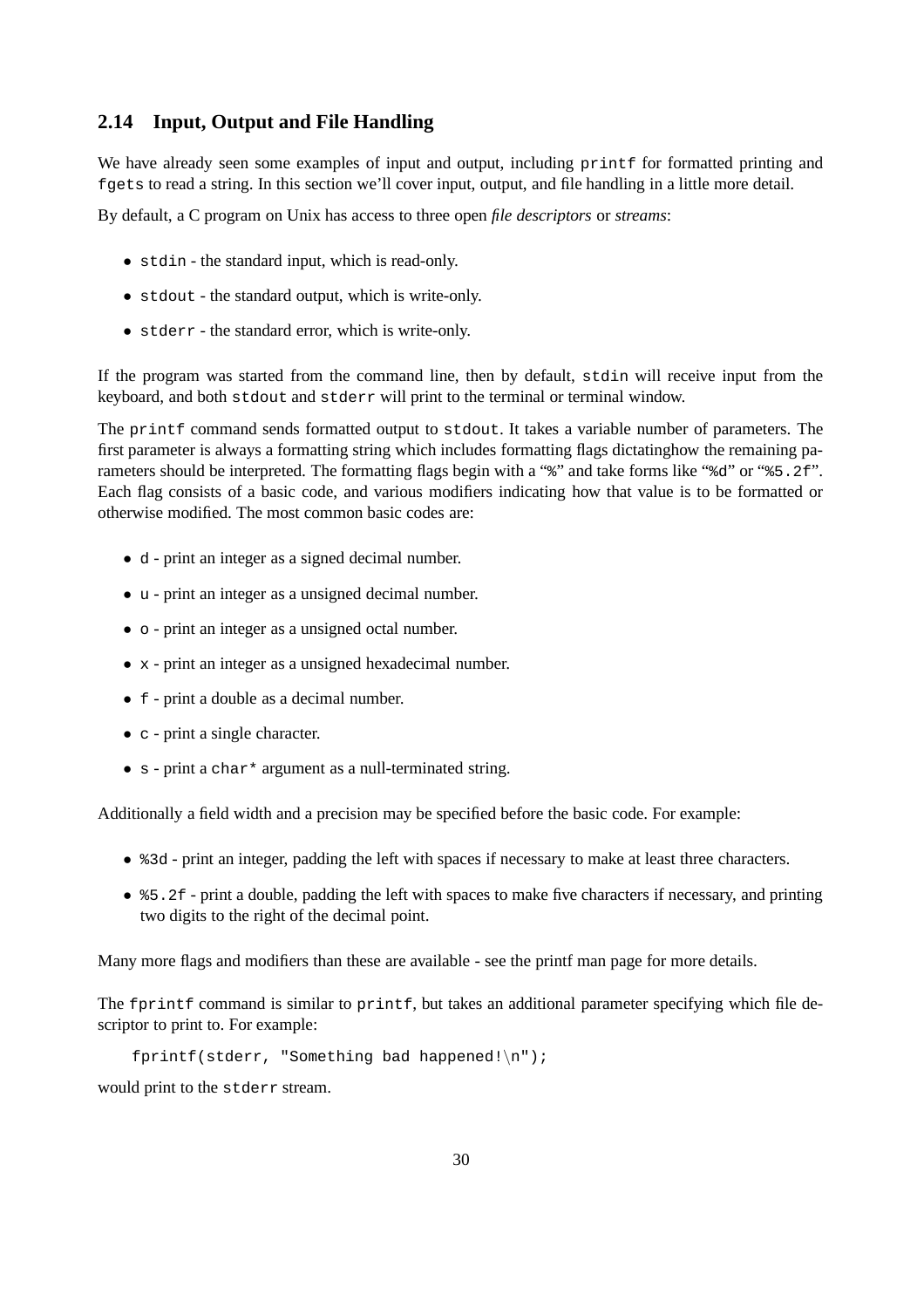To write a raw block of bytes to a stream, fwrite can be used. For example, to write 80 lots of 4 bytes to stdout from memory pointed to by int \*buffer, you could write:

fwrite(buffer, 4, 80, stdout);

There are many different ways to read from a stream, including:

- fread read a raw block of bytes from a stream.
- fgets read a string until a newline is found.
- fgetc read a character from a stream.

More details can be found in the relevant man pages.

The standard I/O streams are not the only places that you can read input and write output. You can open new streams using fopen() to open a stream to or from a file.

For example, to write to a file:

```
FILE *file;
char *filename = "/tmp/foo";
/* open the file for writing */
file = fopen(filename, "w");
if (file == NULL) {
    fprintf(stderr, "File %s could not be opened\n", filename);
    exit(1);}
/* write to the file */
fprintf(file, "Hello World!\n");
/* close the file */
fclose(file);
```
In this example, we fopen the file "/tmp/foo" for writing. This should return us a pointer to a FILE data structure, which we can use as a file handle in subsequent calls. If we are unsuccessful in opening the file, file will be NULL, and then we print an error message on stderr.

If we opened the file correctly, we then use fprintf to write to the file, and finally close the file using fclose.

It is important not to forget to fclose() a file you've written to. File operations on files you've opened with fopen are *buffered*, meaning that the bytes may not immediately reach the file. This improves performance, but it also means that if your program exits without calling fclose, the file may be empty or truncated.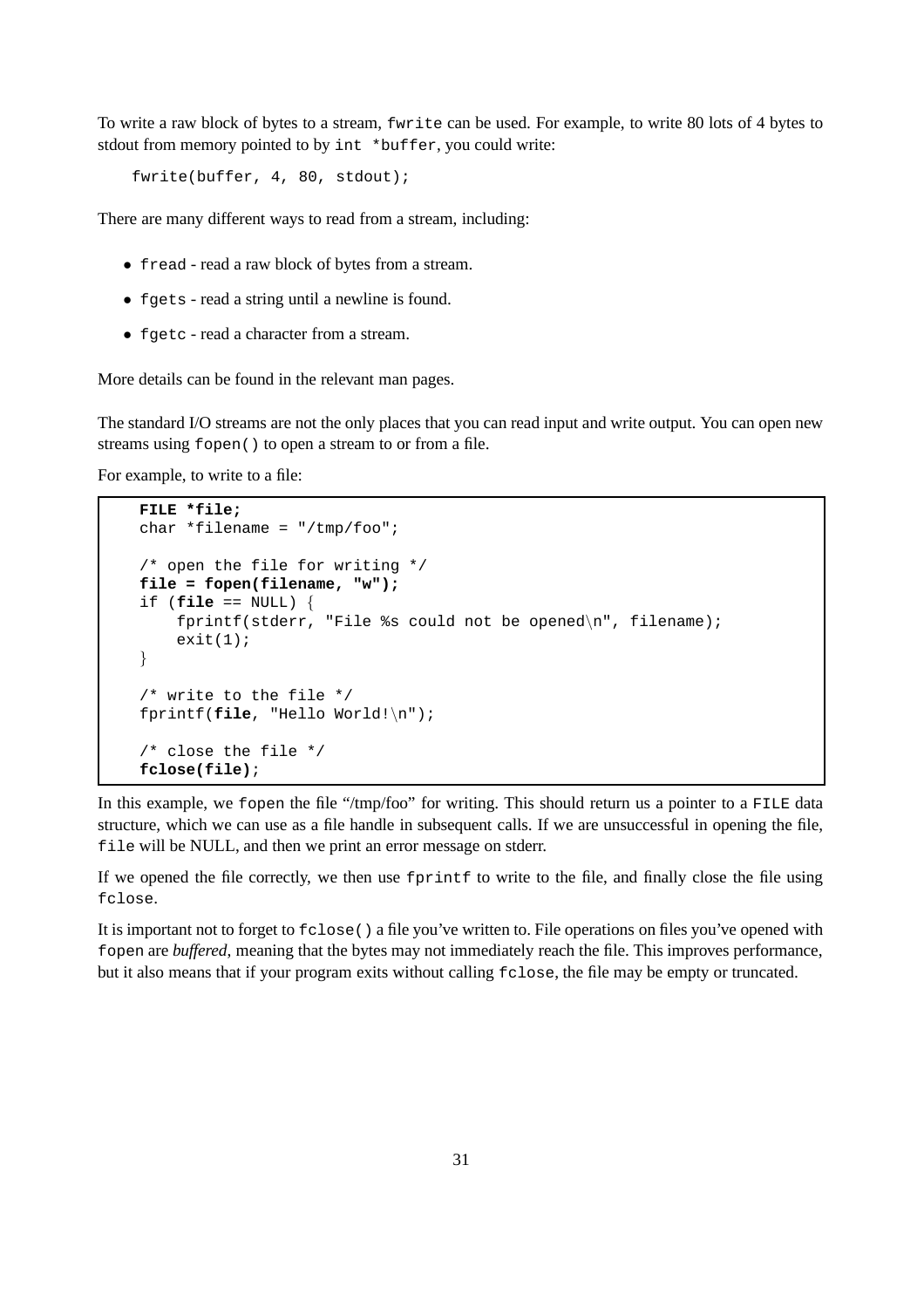We can use fopen to open a file for reading in a similar manner. In the example below, we open a file, and then loop through reading a line at a time from the file and printing them out.

```
FILE *file;
char *filename = "/tmp/foo";
/* open the file for writing */
file = fopen(filename, "r");
if (file == NULL) {
    fprintf(stderr, "File %s could not be opened\n", filename);
    exit(1);}
/* loop while reading a line at a time from the file and printing */
while (1) {
    char buffer[80];
    fgets(buffer, 80, file);
    /* if it's the end of file, break out of this loop */
    if (feof(file))
        break;
    printf("%s", buffer);
}
/* close the file */
fclose(file);
```
In addition to buffered I/O, where the file handle is typically a pointer to a FILE data structure, C also supports unbuffered I/O. The file handle for unbuffered I/O is an integer *file descriptor*. Such a file descriptor is returned by the open() system call (for file operations) or by the socket() system call (for networking operations). File descriptors are closed using the close() system call, and reading and writing to file desciptors makes use of the read() and write() system calls. The basic semantics of these calls are the same as for buffered I/O, but the order and types of the parameters differ. Again more details can be found in the relevant man pages.

These unbuffered operations are a slightly lower level interface than the buffered interface. Most often you will use buffered I/O for file operations and unbuffered I/O for networking operations.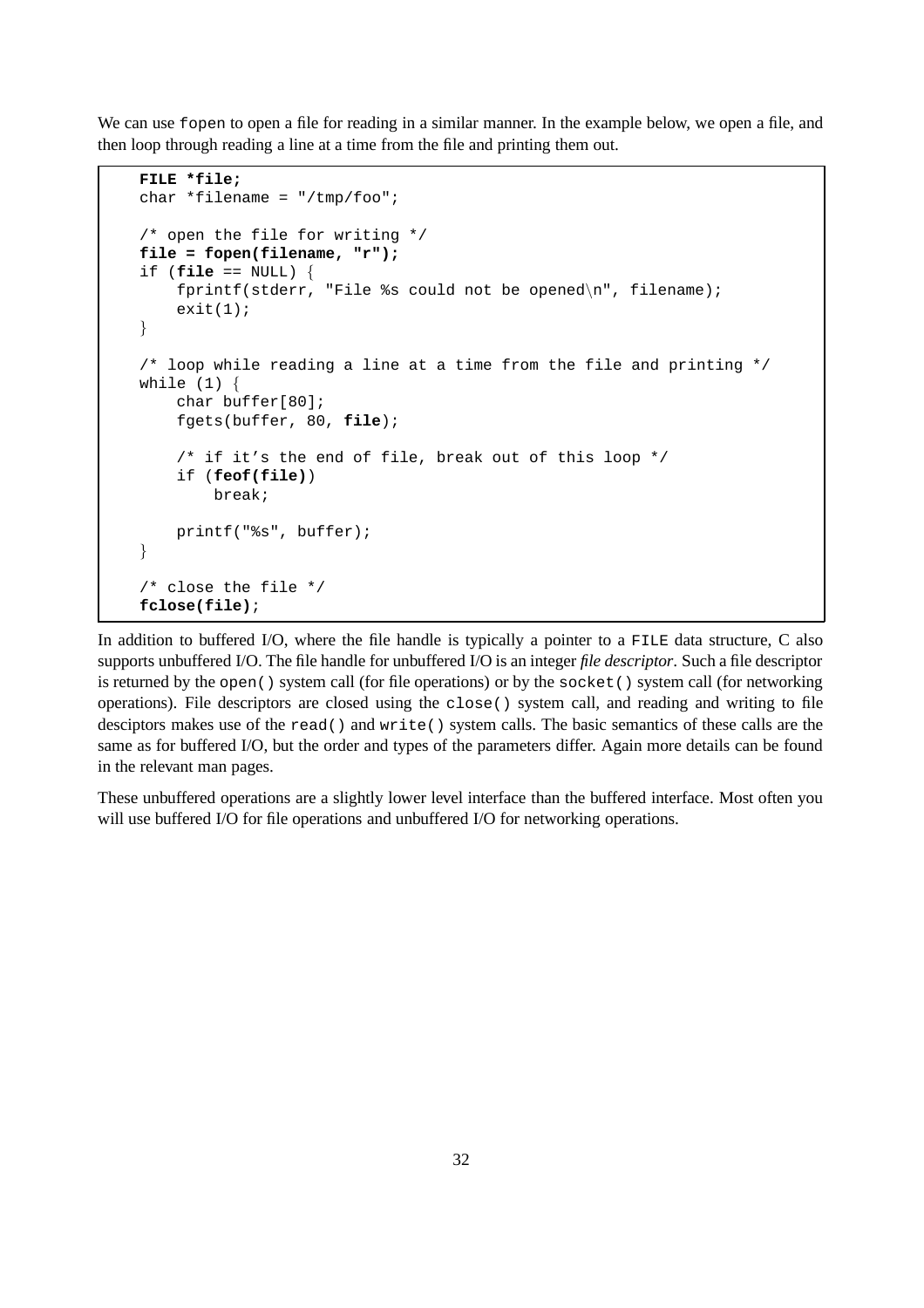# **3 THE C PREPROCESSOR**

The process of C compilation has three main passes - the preprocessor pass, the compilation pass, and program linking.

The preprocessor is practically a language in its own right. It allows you to include header files into your code, define constants and macros, and conditionally compile different parts of your code.

# **3.1 Including Header Files**

In many of the examples so far, you have already seen:

#include <stdio.h>

This includes the contents of the system header file stdio.h into your source code file before starting the compilation pass. The file stdio.h contains definitions for things like the FILE file handle seen in section 2.14, and function prototypes for standard library functions like printf. If you don't include stdio.h then the compiler won't know how to compile these functions.

You can define your own header files if you have definitions you want to share across multiple C source files. For example, if you have the header file constants.h, then you might include this file at the top of each of your source files using:

#include "constants.h"

The only difference between this and the stdio.h example is the use of quotes instead of angle-brackets this affects where the compiler searches for the file to include. Typically you use quotes for your own header files and angle-brackets for the system header files.

#### **3.2 Preprocessor Constants and Macros**

The preprocessor also supports the definition of constants and macros. Constants are very simple:

```
#define PI 3.141592
#define UCL "University College London"
```
The preprocessor will simply do a text subsitution, replacing every occurrence of the characters PI with the characters 3.141592. These preprocessor statemenst are not regular C commands, so unless you want the substituted text to include a semicolon, do not put a semicolon at the end of a #define statement.

The preprocessor command #define can also be used to define macros to make your code easier to read. For example, if you wanted to define a macro to return the maximum of two numbers, you could define the macro:

#define  $max(X, Y)$   $((X) > (Y) ? (X) : (Y))$ 

This defines a macro that takes two arguments. In this case it uses  $C's$  ?/: notation to represent a simple if/else statement (see section 2.3). For example, you might use it like:

```
#define max(X, Y) ((X) > (Y) ? (X) : (Y))a = max(c + d, e + f);
```